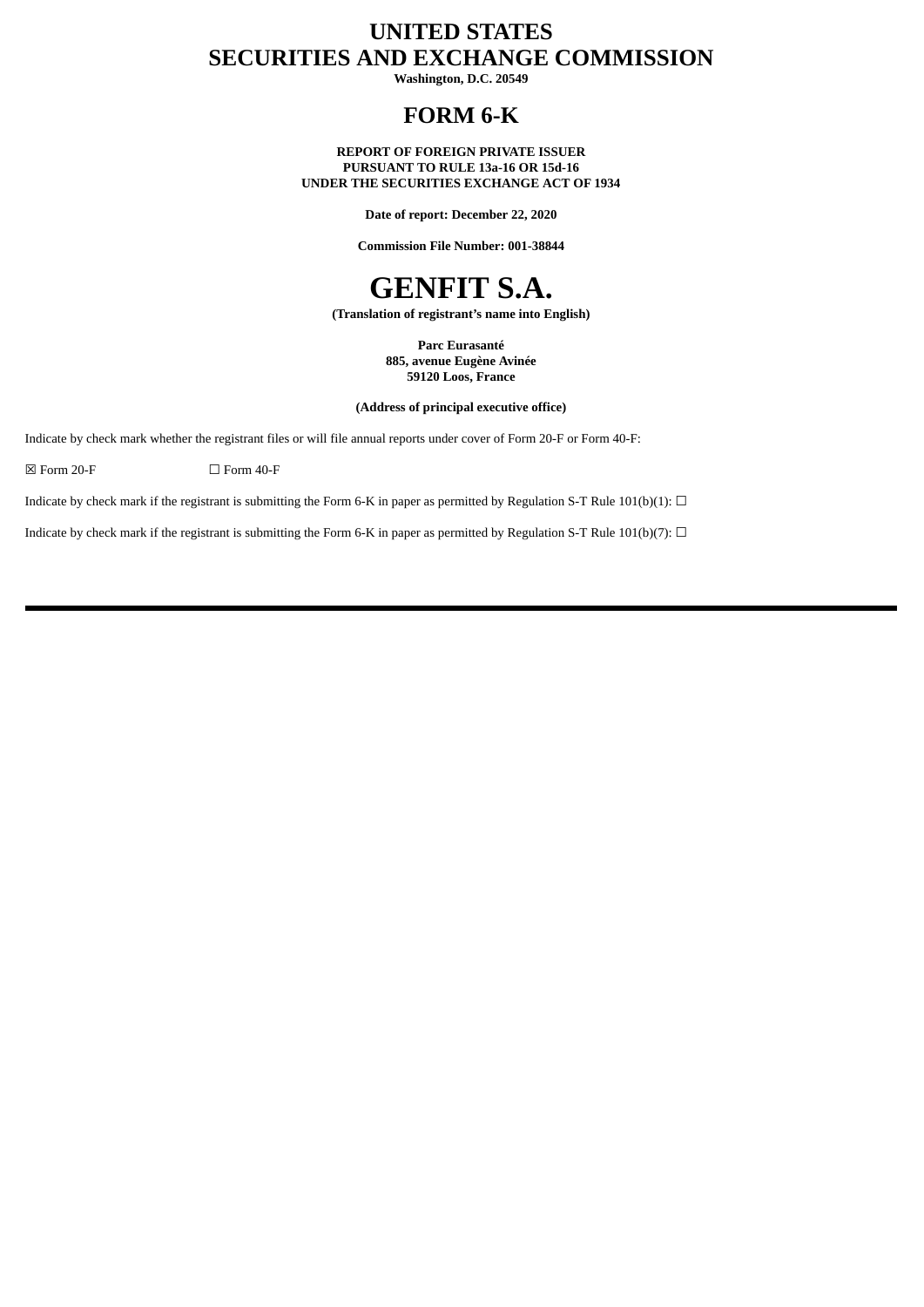[99.1](#page-3-0) Press Release dated [December](#page-3-0) 22, 2020.

**Exhibit Description**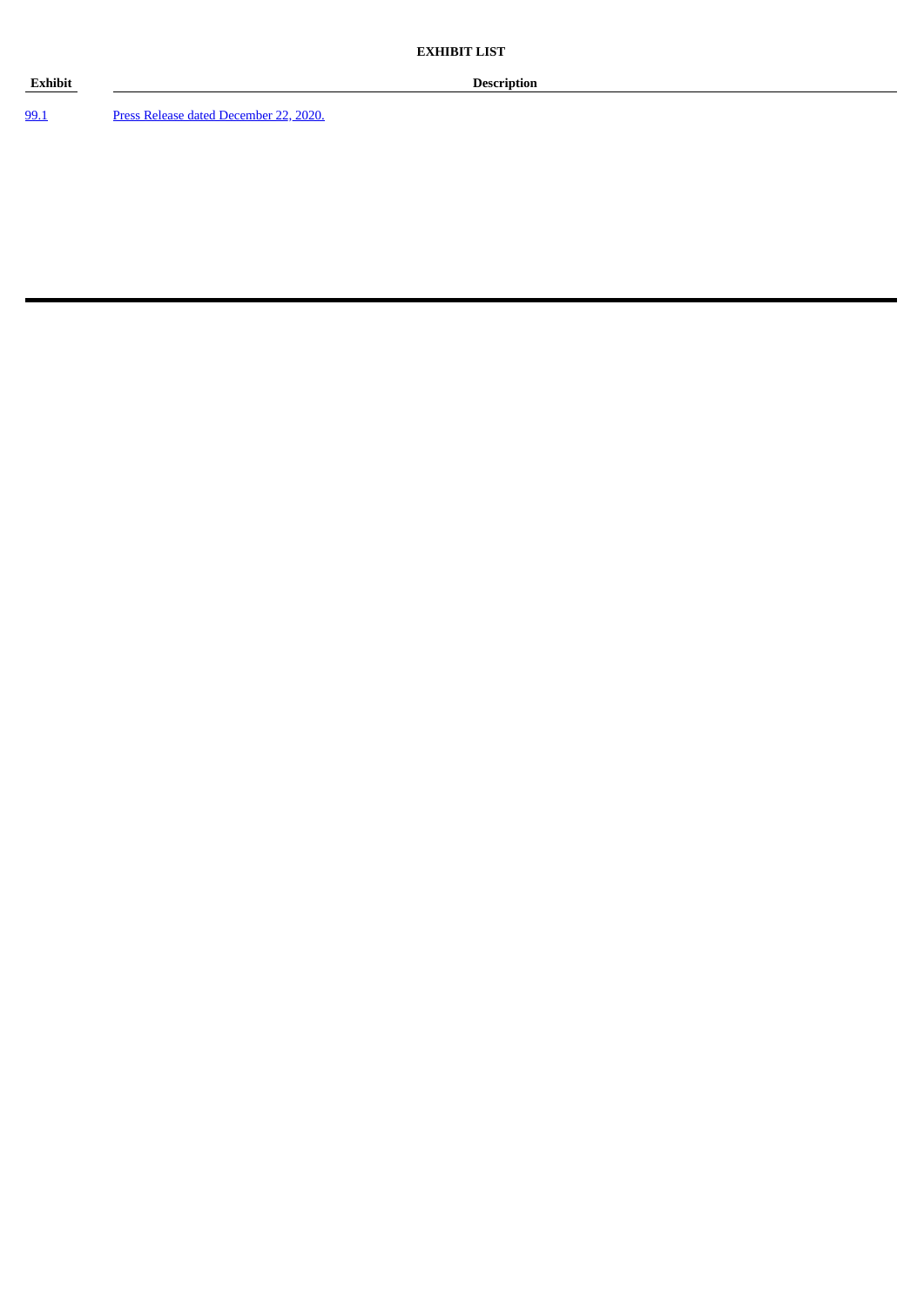### **SIGNATURES**

Pursuant to the requirements of the Securities Exchange Act of 1934, the registrant has duly caused this report to be signed on its behalf by the undersigned, thereunto duly authorized.

### **GENFIT S.A.**

Date: December 22, 2020 By: /s/ Pascal PRIGENT

Name: Pascal PRIGENT Title: Chief Executive Officer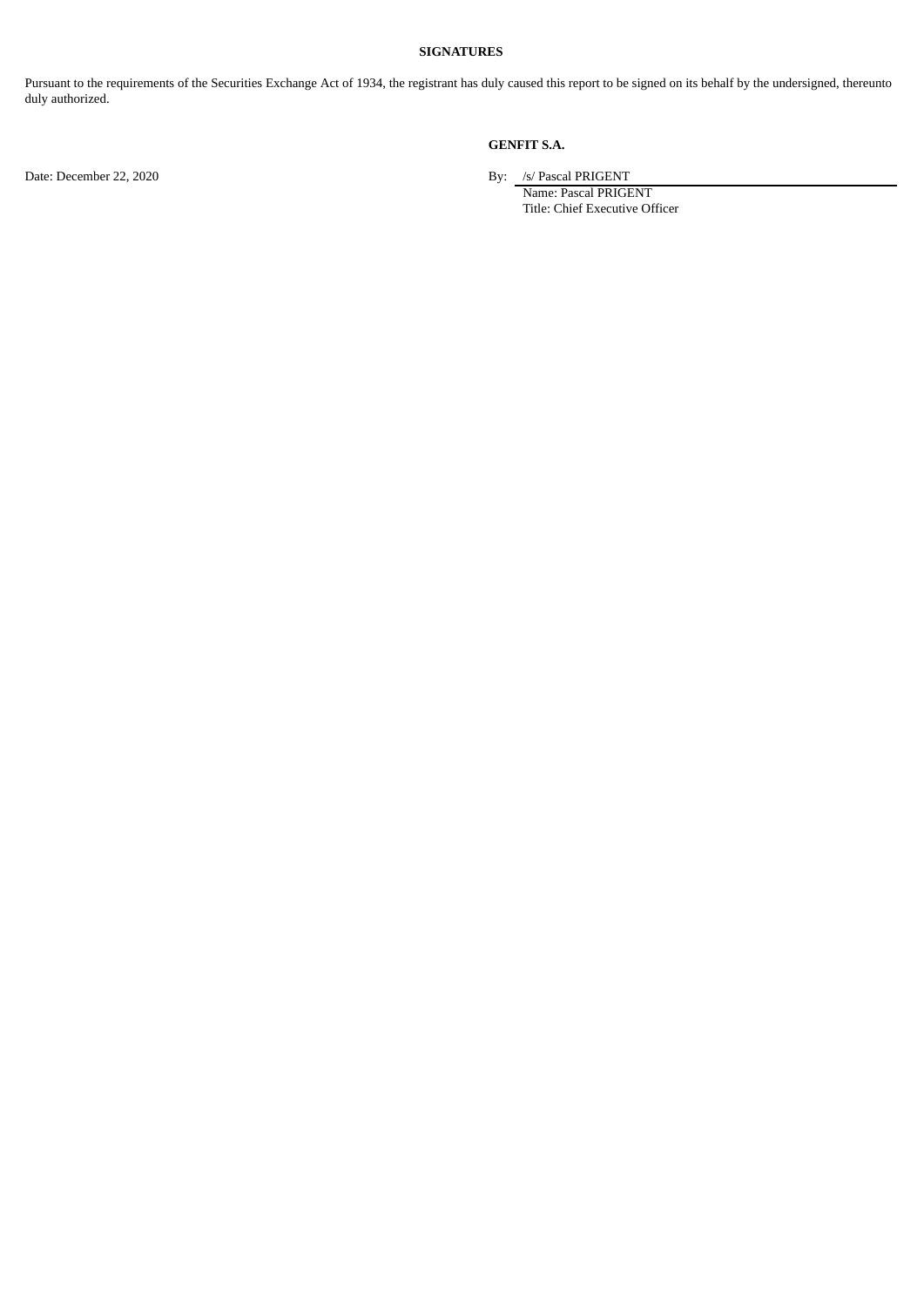**Exhibit 99.1**

<span id="page-3-0"></span>

### **GENFIT: Renegotiation of the OCEANEs Convertible Bond Terms: Availability of Prospectus Relating to the Admission of New Shares Following Conversion of the OCEANEs**

Lille (France), Cambridge (Massachusetts, United States), December 22, 2020 - GENFIT (Nasdaq and Euronext: GNFT), a late-stage biopharmaceutical company dedicated to improving the lives of patients with metabolic and chronic liver diseases (the "**Company**"), today announces that is has filed with the French *Autorité des marchés financiers* (the "**AMF**") an amendment to its 2019 Universal Registration Document and that the AMF has approved on December 22, 2020 under the approval no. 20-616 a prospectus (the "**Prospectus**") made available to the public in connection with the admission on the regulated market of Euronext in Paris ("**Euronext Paris**") of a maximum aggregate of 17,522,016 new ordinary shares, each with a nominal value of €0.25 to be issued following the potential full bond conversion in accordance with the Conversion Ratio Modification (as defined below), of 3,185,821 convertible bonds into new shares and/or exchangeable for existing shares that would remain outstanding following the Partial Buyback (as defined below), which were issued by the Company on October 16, 2017 and due October 16, 2025, provided that the Bondholders accept to postpone the maturity date of the OCEANES (the "**OCEANEs**").

The Prospectus specifies:

- Of the 6,081,081 OCEANEs initially issued and outstanding on the date of the Prospectus, certain Bondholders have contracted to sell 2,895,260 OCEANEs to the Company for cancellation at a repurchase price of €16.40 (including the accrued interest of €0.30) representing a nominal amount of €85,699,696 or 47.6 % of the Company's outstanding OCEANEs, of an aggregate nominal amount of €179,999,997.60, for an aggregate total amount of €47.48 million (the "**Partial Buyback**");
- the Company proposes to the OCEANEs Bond holders (the "**Bondholders**") in conjunction with its shareholders (the "**Shareholders**") (with respect to the latter, only in regards to the Modification of the Conversion Ratio), (i) the modification of the initial conversion ratio from one (1) new or existing share for one (1) OCEANE to 5.5 new or existing shares for one (1) OCEANE (the "**Modification of the Conversion Ratio**"), (ii) the extension of the maturity of the OCEANEs from October 16, 2022 to October 16, 2025, (iii) the deferral of the start date of the early redemption period as set out in the terms and conditions of the OCEANEs to November 6, 2023 and (iv) the modification of the adjustment of the conversion ratio in the event of a tender offer targeting the shares of the Company in order to take into account the maturity extension of the OCEANEs (together, the "**OCEANEs Adjustments**" and together with the Partial Buyback, the "**Transaction** ).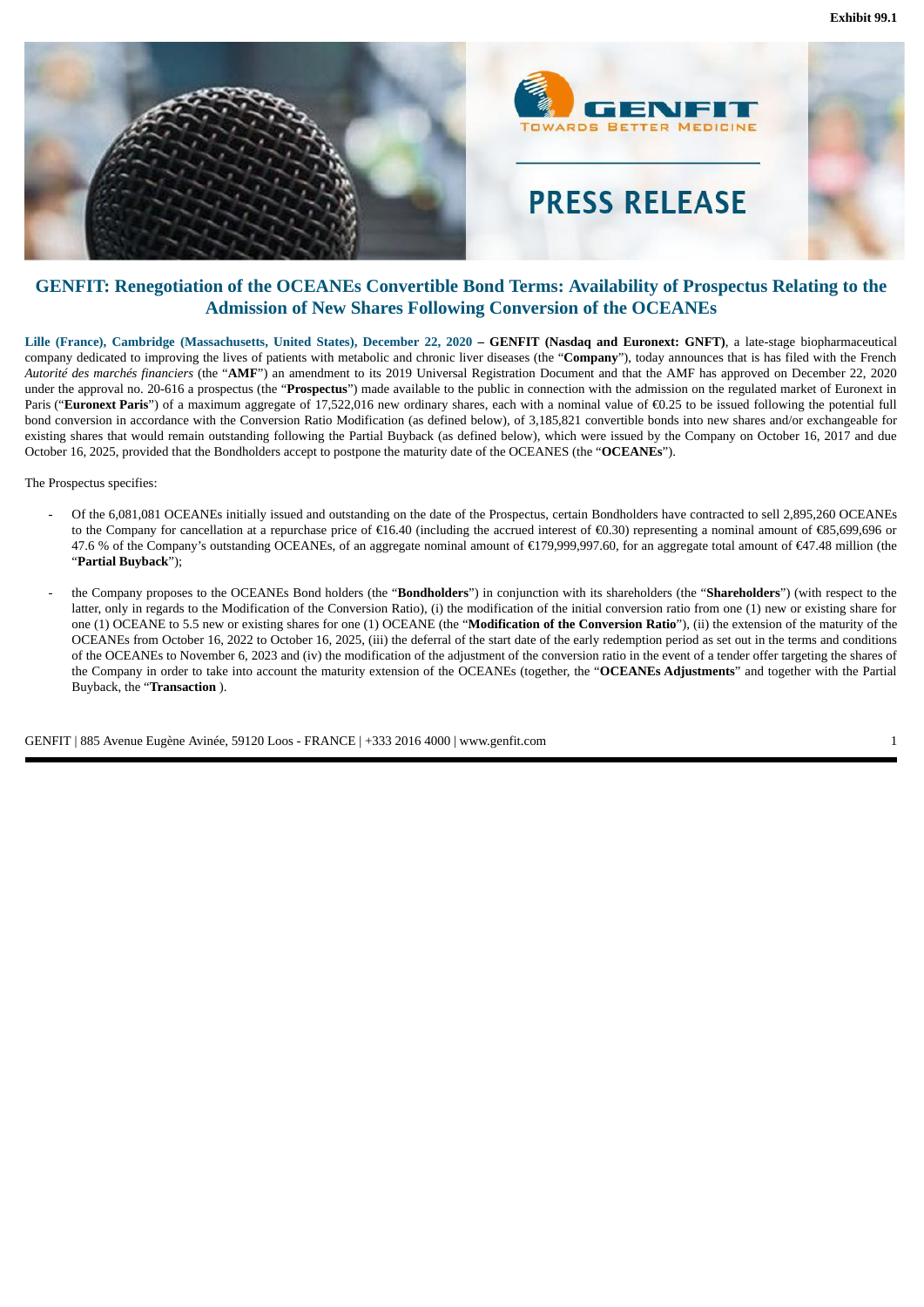

The Modification of the Conversion Ratio is subject to the approval of the Shareholders in an extraordinary Shareholders general meeting, scheduled to convene on first notice on January 13, 2021, or if quorum cannot be achieved, on second notice, on January 25, 2021 (the "**Shareholders' Meeting**").

The OCEANE Adjustments will be submitted for approval at the Bondholders meeting scheduled to convene on January 25, 2021 (the "**Bondholders' Meeting**").

The two aspects of the Transaction are interdependent: the Partial Buyback will only occur if (i) the Shareholders' Meeting approves the Modification of the Conversion Ratio and (ii) the Bondholders' Meeting approves the OCEANEs Adjustments. The settlement date of the Partial Buyback would then occur following these two meetings.

After January 31, 2021, if the Transaction is not approved at the Shareholders Meeting nor the Bondholders Meeting, the Bondholders' commitments to participate in the Partial Buyback will become null and void. Should the Transaction fail to be completed, the Company would be unable to repay the OCEANEs on their maturity date and would then have to consider alternative solutions in order to protect its interests.

For information purposes:

- based on the Company's outstanding equity as of June 30, 2020, following the issuance of a maximum of 17,522, 016 new sharesfor the conversion of all the OCEANEs, shareholders' equity per share will be €2.23 on a non-diluted basis and €2.34 on a diluted basis.
- based on the number of the Company's shares at the date of the Prospectus, the impact of the issuance of a maximum of 17 522 016 new shares for the conversion of all the OCEANEs, will be, per share, 0.69 % on a non-diluted basis and 0.68 % on a diluted basis.

#### **PROSPECTUS AVAILABILITY**

Copies of the Prospectus, consisting of (i) the Company's 2019 Universal Registration Document filed with the AMF on May 27, 2020 under the number D.20-0503, (ii) the Company's Amendment to its Universal Registration Document filed with the AMF on December 22, 2020 under the number D.20-0503-A01 and (iii) the securities note in the French language (*note d'opération*, including a summary of the Prospectus) are available free-of-charge at the Company's corporate headquarters (Parc Eurasanté, 885 avenue Eugène Avinée in Loos (59120), France), on the Company's website (www.genfit.com) and the AMF's website (www.amf-france.org).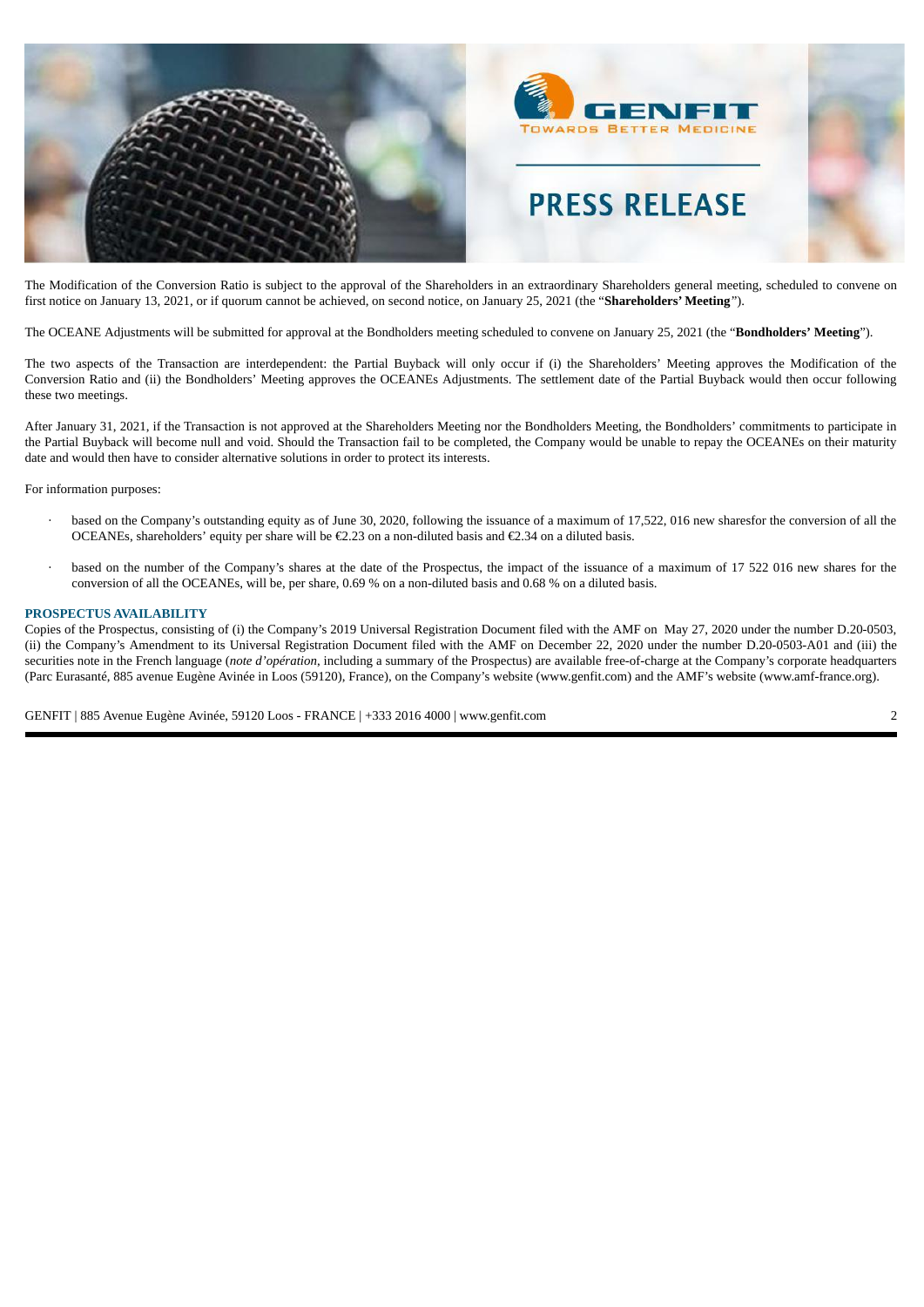

This Prospectus has been established in accordance with Article 1 of Regulation (EU) 2017/1129 (the "**Prospectus Regulation**").

For information regarding risk factors, see the sections titled "Main Risks and Uncertainties " in chapter 2 of the Company's 2019 Universal Registration Document or "Risk Factors" in Item 3.D. of the Company's 2019 Annual Report on Form 20-F and "*Risk Factors*" in Section 2 of the Company's Amendment to its Universal Registration Document, available in English on the Company's website.

### **INDEPENDENT EXPERTISE**

On December 22, 2020, the Company made available the report prepared by the Accuracy independent expert firm, which was appointed on a voluntary basis by the Company's Board of Directors, to determine whether the financial terms of the Transaction for the Shareholders and the Bondholders are equitable.

The independent expert report is included, in full, in appendix 1 of the securities note (*note d'opération*) in the French language, is also available at the Company's corporate headquarters (Parc Eurasanté, 885 avenue Eugène Avinée in Loos (59120), France), and on the Company's website (www.genfit.com– Investors & Media – Financials – Shareholders Meeting – 2021 Shareholders Meeting), including a convenience translation in English.

The findings of the Accuracy report are as follows:

"*The results of our analysis are as follows:*

- (i) As part of the Transaction, the holders of the OCEANEs have agreed to sell a portion of their bonds at a 45% discount to their face value (€16.4 compared to €29.6). This discount remains logically lower than the discount observed on the market immediately prior to the Transaction (62% to the €11.0 trading price on September 30 2020), since this trading price fully accounts for the default risk that the Company is facing.
- (ii) The Transaction will result, immediately, in a theoretical value transfer from the shareholders to the holders of the OCEANEs 2022, which we estimate at  $\epsilon$ 77 million (as a consequence of the partial repurchase of the OCEANEs 2022 and then the resetting of the conversion price and a postponement of the maturity of the OCEANEs). However, the Transaction should also, by reducing the default risk the Company is facing and by giving it back more strategic and operational flexibility, have a short-term positive impact on the share price, which we however cannot precisely measure today. In addition, if the Transaction does not take place, the shareholders would almost certainly see the value of their shares reduced to nil by the end of 2022.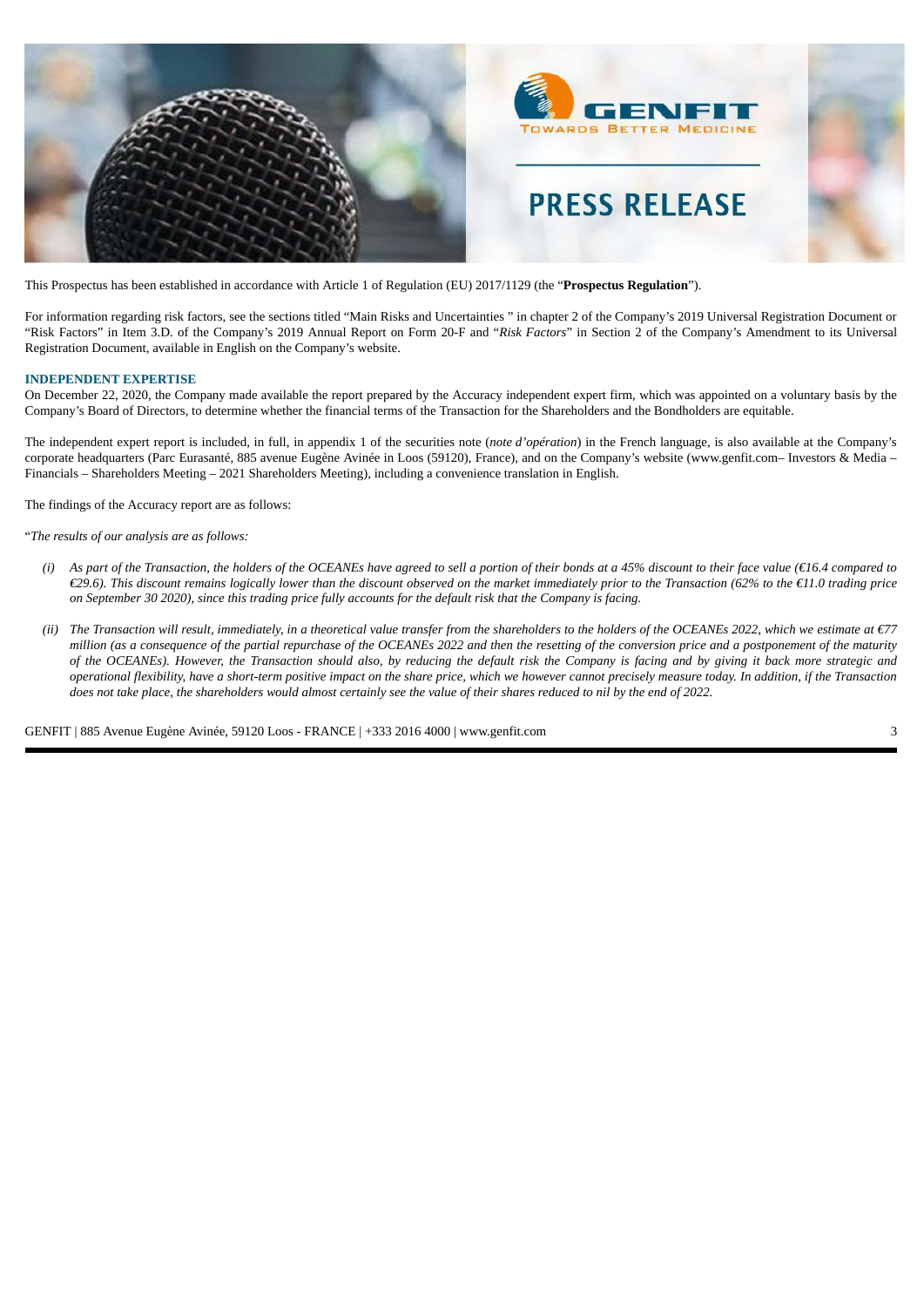![](_page_6_Picture_0.jpeg)

- (iii) In 2025, if the value of the equity and equity-like instruments(OCEANEs) measured as a whole ranges between €100 million and €300 million, the shareholders' return will be negative, while that of the holders of the OCEANEs 2022 will remain stable at around 40% (on the basis of the trading price of the OCEANEs before the Transaction). If, however, the value of the equity and equity-like instruments measured as a whole, crosses the  $\epsilon$ 300 million threshold, the shareholders' and of OCEANEs 2022 holders' returns will both be positive, although OCEANEs holders' return will exceed that of the *shareholders.*
- (iv) Unsurprisingly therefore, the Transaction will have a more favourable mid-term theoretical financial impact for the holders of the OCEANEs 2022 than for the shareholders. However, we believe that the spread between these returns is reasonable in light of (i) the current leverage which the holders of the OCEANEs 2022 have, and (ii) the intrinsic risk level of each category of financial instrument. This is because the shares of the Company inherently carry more risk than the OCEANEs 2022. The realisation of a risk (the failure of a clinical trial) has a more significant impact on the return expected by the *shareholders than on that expected by the holders of the OCEANEs 2022.*

On this basis, we believe that the financial conditions of the Transaction are fair for the shareholders and for the holders of the OCEANEs 2022."

### **ABOUT GENFIT**

GENFIT is a late-stage biopharmaceutical company dedicated to improving the lives of patients with cholestatic and metabolic chronic liver diseases. GENFIT is a pioneer in the field of nuclear receptor-based drug discovery, with a rich history and strong scientific heritage spanning more than two decades. GENFIT is currently enrolling in a Phase 3 clinical trial evaluating elafibranor in patients with primary biliary cholangitis (PBC). As part of GENFIT's comprehensive approach to clinical management of patients with liver disease, the Company is also developing NIS4™, a new, non-invasive blood-based diagnostic technology which could enable easier identification of patients with at-risk NASH. NIS4™ technology has been licensed to LabCorp in the U.S. and Canada for the development and commercialization of a blood-based molecular diagnostic test powered by NIS4™ technology. GENFIT has facilities in Lille and Paris, France, and Cambridge, MA, USA. GENFIT is a publicly traded company listed on the Nasdaq Global Select Market and on compartment B of Euronext's regulated market in Paris (Nasdaq and Euronext: GNFT). www.genfit.com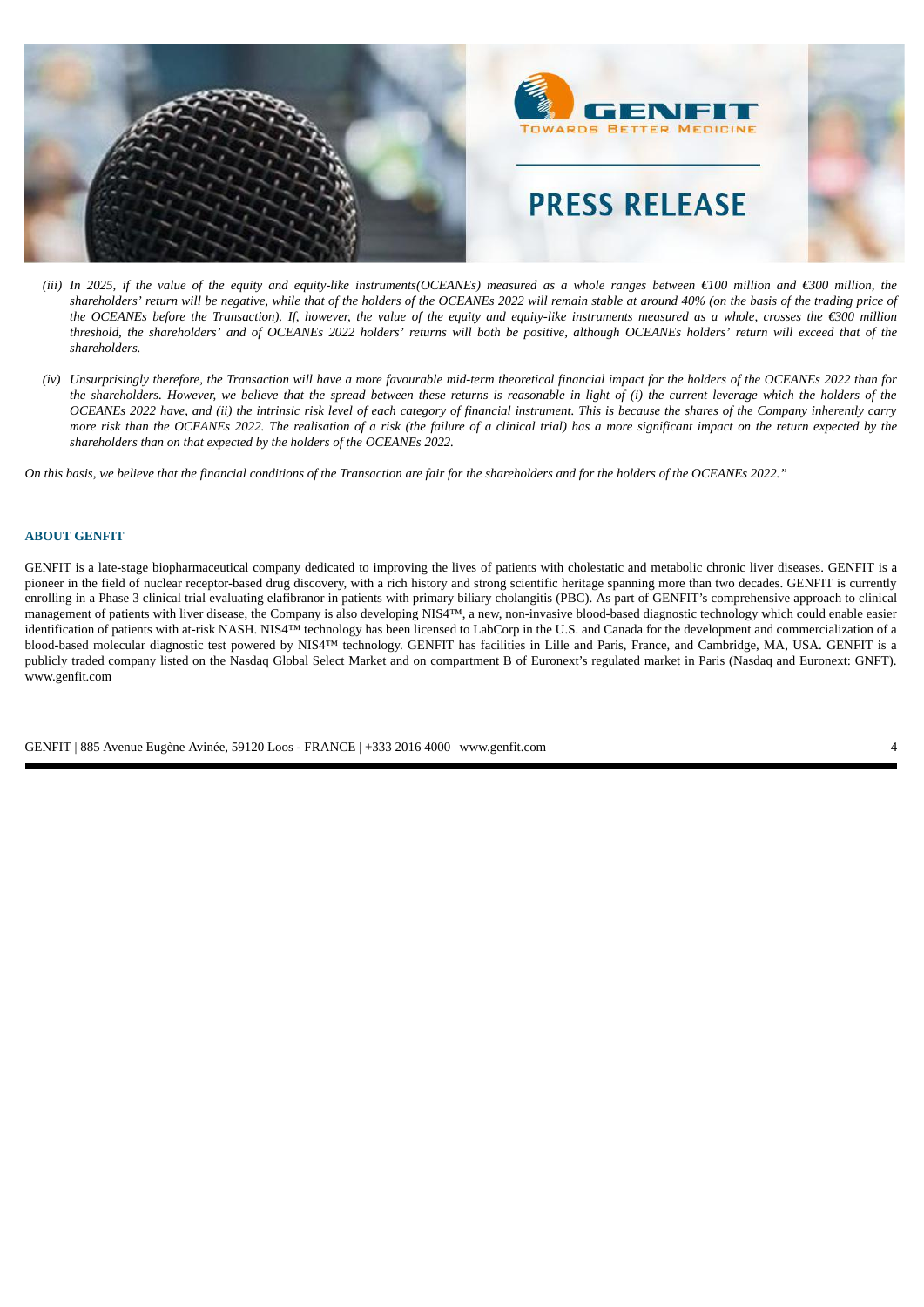![](_page_7_Picture_0.jpeg)

#### **FORWARD LOOKING STATEMENTS**

This press release is not an advertisement and does not constitute a prospectus for the purpose of the Prospectus Regulation.

This press release contains certain forward-looking statements with respect to GENFIT, including those within the meaning of the Private Securities Litigation Reform Act of 1995, with respect to GENFIT, including statements regarding our capacity to renegotiate the terms of our OCEANEs convertible bonds and that the final terms of this proposal will be approved by the shareholders' general meeting and general meeting of OCEANEs holders.

The use of certain words, including "consider", "contemplate", "think", "aim", "expect", "understand", "should", "aspire", "estimate", "believe", "wish", "may", "could", "allow", "seek", "encourage" or "have confidence" or (as the case may be) the negative forms of such terms or any other variant of such terms or other terms similar to them in meaning is intended to identify forward-looking statements. Although the Company believes its projections are based on reasonable expectations and assumptions of the Company's management, these forward-looking statements are subject to numerous known and unknown risks and uncertainties, which could cause actual results to differ materially from those expressed in, or implied or projected by, the forward-looking statements. These risks and uncertainties include, among other things, the uncertainties inherent in research and development, including in relation to safety, biomarkers, progression of, and results from, its ongoing and planned clinical trials, review and approvals by regulatory authorities of its drug and diagnostic candidates, exchange rate fluctuations and the Company's continued ability to raise capital to fund its development, as well as those risks and uncertainties discussed or identified in the Company's public filings with the AMF, including those listed in Chapter 2 "Main Risks and Uncertainties" of the Company's 2019 Universal Registration Document filed with the AMF on 27 May 2020 under n° D.20-0503 and in Section 2 "Risk Factors" of the Company's Amendment to the Universal Registration Document filed with the AMF on 22 December 2020 under n° D.20-0503-A01, which are available on the Company's website (www.genfit.com) and on the website of the AMF (www.amf-france.org) and public filings and reports filed with the U.S. Securities and Exchange Commission ("SEC") including the Company's 2019 Annual Report on Form 20-F filed with the SEC on May 27, 2020. In addition, even if the Company's results, performance, financial condition and liquidity, and the development of the industry in which it operates are consistent with such forward-looking statements, they may not be predictive of results or developments in future periods. These forward-looking statements speak only as of the date of publication of this document. Other than as required by applicable law, the Company does not undertake any obligation to update or revise any forward-looking information or statements, whether as a result of new information, future events or otherwise.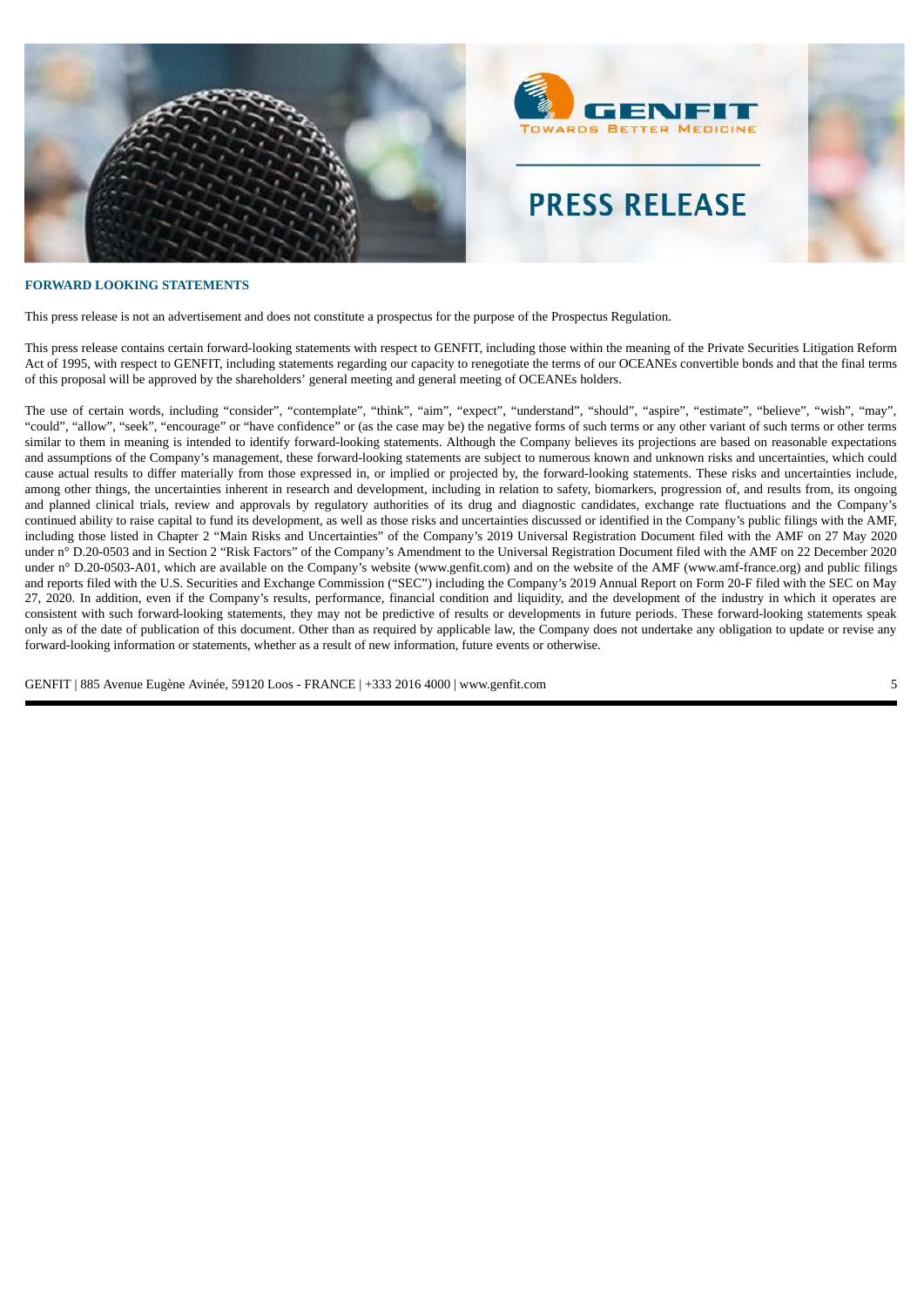![](_page_8_Picture_0.jpeg)

### **CONTACT**

**GENFIT** | Investors

Naomi EICHENBAUM – Investor Relations | Tel: +1 (617) 714 5252 | investors@genfit.com

### **PRESS RELATIONS** | Media

Hélène LAVIN – Press relations | Tel: +333 2016 4000 | helene.lavin@genfit.com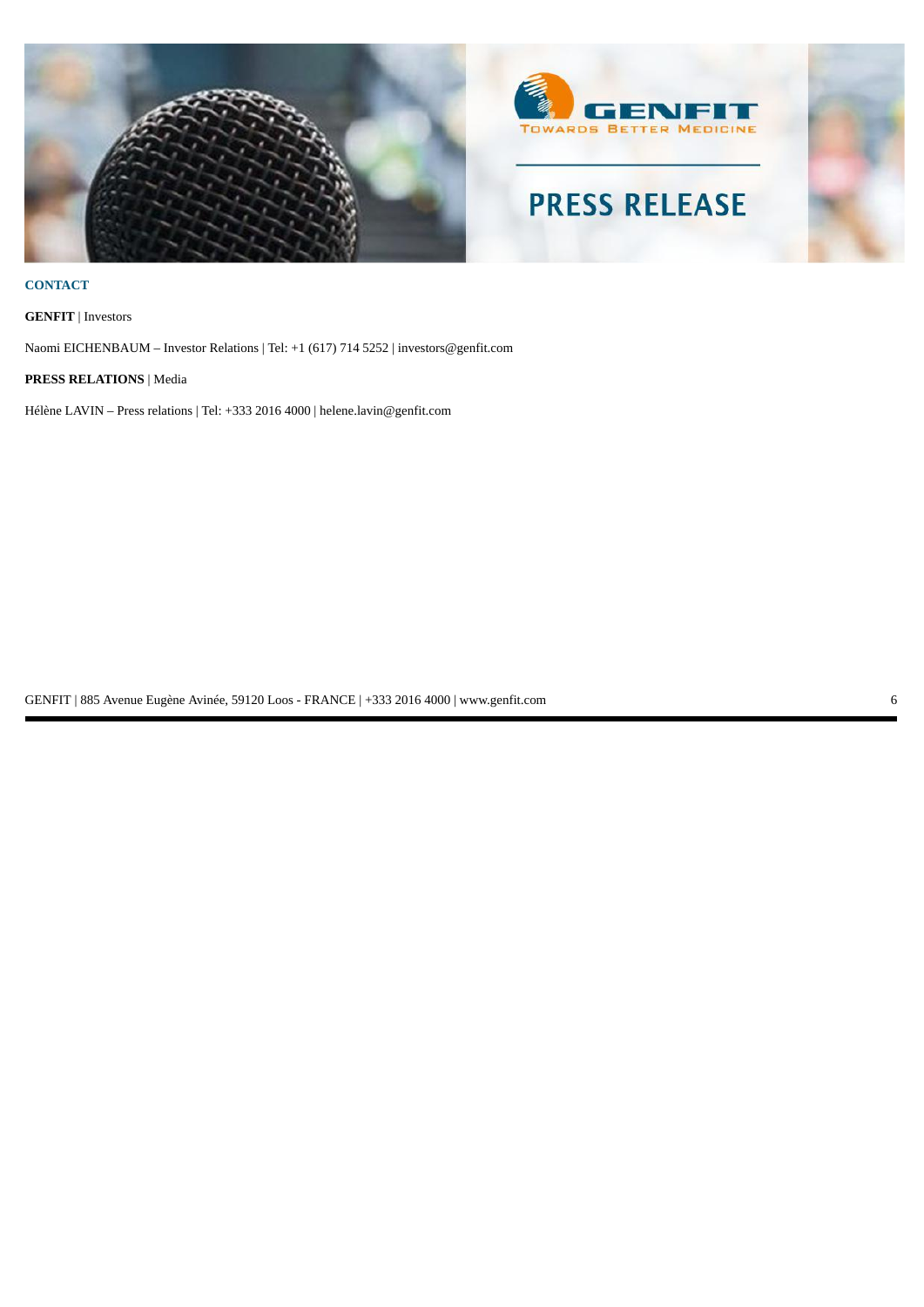![](_page_9_Picture_0.jpeg)

### **Appendix: Summary of the French Prospectus**

|                                                                                                                                                                                                                                                                                                                                                                                                                                    |                                                                                                                                                                                                                                                                                                                                                                                                                                                                                                                                                                                                                                                                                                                                                                                                                                                                                                                                                                                                                         |                                                                                                                                                                          | <b>SECTION 1 - INTRODUCTION ET AVERTISSEMENTS</b>                                                                                                                                                                |  |  |  |  |  |
|------------------------------------------------------------------------------------------------------------------------------------------------------------------------------------------------------------------------------------------------------------------------------------------------------------------------------------------------------------------------------------------------------------------------------------|-------------------------------------------------------------------------------------------------------------------------------------------------------------------------------------------------------------------------------------------------------------------------------------------------------------------------------------------------------------------------------------------------------------------------------------------------------------------------------------------------------------------------------------------------------------------------------------------------------------------------------------------------------------------------------------------------------------------------------------------------------------------------------------------------------------------------------------------------------------------------------------------------------------------------------------------------------------------------------------------------------------------------|--------------------------------------------------------------------------------------------------------------------------------------------------------------------------|------------------------------------------------------------------------------------------------------------------------------------------------------------------------------------------------------------------|--|--|--|--|--|
|                                                                                                                                                                                                                                                                                                                                                                                                                                    |                                                                                                                                                                                                                                                                                                                                                                                                                                                                                                                                                                                                                                                                                                                                                                                                                                                                                                                                                                                                                         | 1.1 – Nom et codes internationaux d'identification des valeurs mobilières                                                                                                |                                                                                                                                                                                                                  |  |  |  |  |  |
|                                                                                                                                                                                                                                                                                                                                                                                                                                    | <b>Libellé des actions : Genfit</b>                                                                                                                                                                                                                                                                                                                                                                                                                                                                                                                                                                                                                                                                                                                                                                                                                                                                                                                                                                                     |                                                                                                                                                                          |                                                                                                                                                                                                                  |  |  |  |  |  |
|                                                                                                                                                                                                                                                                                                                                                                                                                                    | <b>ISIN des actions: FR0004163111</b><br>Mnémonique des actions : GNFT                                                                                                                                                                                                                                                                                                                                                                                                                                                                                                                                                                                                                                                                                                                                                                                                                                                                                                                                                  |                                                                                                                                                                          |                                                                                                                                                                                                                  |  |  |  |  |  |
|                                                                                                                                                                                                                                                                                                                                                                                                                                    | <b>Compartiment des actions: Compartiment B d'Euronext Paris</b>                                                                                                                                                                                                                                                                                                                                                                                                                                                                                                                                                                                                                                                                                                                                                                                                                                                                                                                                                        |                                                                                                                                                                          |                                                                                                                                                                                                                  |  |  |  |  |  |
|                                                                                                                                                                                                                                                                                                                                                                                                                                    | Classification ICB des actions : 4573/Biotechnologie                                                                                                                                                                                                                                                                                                                                                                                                                                                                                                                                                                                                                                                                                                                                                                                                                                                                                                                                                                    |                                                                                                                                                                          |                                                                                                                                                                                                                  |  |  |  |  |  |
| ISIN des OCEANEs: FR0013286903                                                                                                                                                                                                                                                                                                                                                                                                     |                                                                                                                                                                                                                                                                                                                                                                                                                                                                                                                                                                                                                                                                                                                                                                                                                                                                                                                                                                                                                         |                                                                                                                                                                          |                                                                                                                                                                                                                  |  |  |  |  |  |
|                                                                                                                                                                                                                                                                                                                                                                                                                                    | 1.2 – Identité et coordonnées de l'émetteur                                                                                                                                                                                                                                                                                                                                                                                                                                                                                                                                                                                                                                                                                                                                                                                                                                                                                                                                                                             |                                                                                                                                                                          |                                                                                                                                                                                                                  |  |  |  |  |  |
|                                                                                                                                                                                                                                                                                                                                                                                                                                    |                                                                                                                                                                                                                                                                                                                                                                                                                                                                                                                                                                                                                                                                                                                                                                                                                                                                                                                                                                                                                         |                                                                                                                                                                          | GENFIT SA, Parc Eurasanté, 885, avenue Eugène Avinée, 59120 Loos, France (la « Société », et, avec l'ensemble de ses filiales, le « Groupe »)                                                                    |  |  |  |  |  |
|                                                                                                                                                                                                                                                                                                                                                                                                                                    |                                                                                                                                                                                                                                                                                                                                                                                                                                                                                                                                                                                                                                                                                                                                                                                                                                                                                                                                                                                                                         | 1.3 – Identité et coordonnées de l'autorité compétente qui approuve le prospectus<br>Autorité des marchés financiers (AMF), 17, place de la Bourse, 75082 Paris Cedex 02 |                                                                                                                                                                                                                  |  |  |  |  |  |
| 1.4 - Date d'approbation du prospectus<br>22 décembre 2020                                                                                                                                                                                                                                                                                                                                                                         |                                                                                                                                                                                                                                                                                                                                                                                                                                                                                                                                                                                                                                                                                                                                                                                                                                                                                                                                                                                                                         |                                                                                                                                                                          |                                                                                                                                                                                                                  |  |  |  |  |  |
| 1.5 - Avertissements                                                                                                                                                                                                                                                                                                                                                                                                               |                                                                                                                                                                                                                                                                                                                                                                                                                                                                                                                                                                                                                                                                                                                                                                                                                                                                                                                                                                                                                         |                                                                                                                                                                          |                                                                                                                                                                                                                  |  |  |  |  |  |
|                                                                                                                                                                                                                                                                                                                                                                                                                                    | Le résumé doit être lu comme une introduction au Prospectus. Toute décision d'investir dans les valeurs mobilières concernées doit être fondée sur un examen de l'intégralité du Prospectus par l'investisseur.<br>Si une action concernant l'information contenue dans le Prospectus est intentée devant un tribunal, l'investisseur plaignant peut, selon le droit national, avoir à supporter les frais de traduction du Prospectus<br>avant le début de la procédure judiciaire. Une responsabilité civile n'incombe qu'aux personnes qui ont présenté le résumé, y compris sa traduction, que pour autant que le contenu du résumé soit trompeur,<br>inexact ou incohérent, lu en combinaison avec les autres parties du prospectus, ou qu'il ne fournisse pas, lu en combinaison avec les autres parties du prospectus, les informations clés permettant d'aider les<br>investisseurs lorsqu'ils envisagent d'investir dans ces valeurs mobilières. L'investisseur peut perdre tout ou partie du capital investi. |                                                                                                                                                                          |                                                                                                                                                                                                                  |  |  |  |  |  |
|                                                                                                                                                                                                                                                                                                                                                                                                                                    |                                                                                                                                                                                                                                                                                                                                                                                                                                                                                                                                                                                                                                                                                                                                                                                                                                                                                                                                                                                                                         |                                                                                                                                                                          | <b>SECTION 2 - INFORMATIONS CLES SUR L'EMETTEUR</b>                                                                                                                                                              |  |  |  |  |  |
|                                                                                                                                                                                                                                                                                                                                                                                                                                    |                                                                                                                                                                                                                                                                                                                                                                                                                                                                                                                                                                                                                                                                                                                                                                                                                                                                                                                                                                                                                         |                                                                                                                                                                          | 2.1 – Qui est l'émetteur des valeurs mobilières ?                                                                                                                                                                |  |  |  |  |  |
| 2.1.1 – Siège social / Forme juridique / IEJ / Droit applicable / Pays d'origine                                                                                                                                                                                                                                                                                                                                                   |                                                                                                                                                                                                                                                                                                                                                                                                                                                                                                                                                                                                                                                                                                                                                                                                                                                                                                                                                                                                                         |                                                                                                                                                                          |                                                                                                                                                                                                                  |  |  |  |  |  |
|                                                                                                                                                                                                                                                                                                                                                                                                                                    |                                                                                                                                                                                                                                                                                                                                                                                                                                                                                                                                                                                                                                                                                                                                                                                                                                                                                                                                                                                                                         | Siège Social : Parc Eurasanté, 885, avenue Eugène Avinée, 59120 Loos, France                                                                                             |                                                                                                                                                                                                                  |  |  |  |  |  |
|                                                                                                                                                                                                                                                                                                                                                                                                                                    |                                                                                                                                                                                                                                                                                                                                                                                                                                                                                                                                                                                                                                                                                                                                                                                                                                                                                                                                                                                                                         | Forme juridique : société anonyme française à Conseil d'Administration                                                                                                   |                                                                                                                                                                                                                  |  |  |  |  |  |
| IEJ: 969500XPWN2DMZOA5X73<br>Droit applicable / Pays d'origine : droit français / France                                                                                                                                                                                                                                                                                                                                           |                                                                                                                                                                                                                                                                                                                                                                                                                                                                                                                                                                                                                                                                                                                                                                                                                                                                                                                                                                                                                         |                                                                                                                                                                          |                                                                                                                                                                                                                  |  |  |  |  |  |
| 2.1.2 - Principales activités                                                                                                                                                                                                                                                                                                                                                                                                      |                                                                                                                                                                                                                                                                                                                                                                                                                                                                                                                                                                                                                                                                                                                                                                                                                                                                                                                                                                                                                         |                                                                                                                                                                          |                                                                                                                                                                                                                  |  |  |  |  |  |
|                                                                                                                                                                                                                                                                                                                                                                                                                                    |                                                                                                                                                                                                                                                                                                                                                                                                                                                                                                                                                                                                                                                                                                                                                                                                                                                                                                                                                                                                                         |                                                                                                                                                                          | GENFIT est une société biopharmaceutique conduisant des essais cliniques de stade avancé dont la vocation est la découverte et le développement de candidats-médicaments et de solutions diagnostiques           |  |  |  |  |  |
|                                                                                                                                                                                                                                                                                                                                                                                                                                    |                                                                                                                                                                                                                                                                                                                                                                                                                                                                                                                                                                                                                                                                                                                                                                                                                                                                                                                                                                                                                         |                                                                                                                                                                          | innovantes visant à combattre les maladies métaboliques et les pathologies hépatiques qui leur sont associées; pathologies pour lesquelles des besoins médicaux considérables demeurent aujourd'hui              |  |  |  |  |  |
| insatisfaits.                                                                                                                                                                                                                                                                                                                                                                                                                      |                                                                                                                                                                                                                                                                                                                                                                                                                                                                                                                                                                                                                                                                                                                                                                                                                                                                                                                                                                                                                         |                                                                                                                                                                          |                                                                                                                                                                                                                  |  |  |  |  |  |
|                                                                                                                                                                                                                                                                                                                                                                                                                                    |                                                                                                                                                                                                                                                                                                                                                                                                                                                                                                                                                                                                                                                                                                                                                                                                                                                                                                                                                                                                                         |                                                                                                                                                                          | A la suite de la revue détaillée de l'intégralité des données issues de l'analyse intermédiaire de l'essai clinique de Phase 3 RESOLVE-IT, la Société a conclu que l'investissement nécessaire à la poursuite de |  |  |  |  |  |
|                                                                                                                                                                                                                                                                                                                                                                                                                                    |                                                                                                                                                                                                                                                                                                                                                                                                                                                                                                                                                                                                                                                                                                                                                                                                                                                                                                                                                                                                                         |                                                                                                                                                                          | l'essai n'était pas justifié au regard de la probabilité de générer des résultats suffisants pour obtenir une approbation réglementaire d'elafibranor aux États-Unis et en Europe dans l'indication NASH.        |  |  |  |  |  |
| En conséquence, la Société va désormais concentrer ses efforts sur deux programmes phares qui visent à répondre à des besoins médicaux non satisfaits, représentent des opportunités de marché significatives<br>et présentent un profil de risque prometteur. Il s'agit d'une part de poursuivre le développement d'elafibranor dans la Cholangite Biliaire Primitive (« PBC »), maladie du foie dont la prévalence est d'environ |                                                                                                                                                                                                                                                                                                                                                                                                                                                                                                                                                                                                                                                                                                                                                                                                                                                                                                                                                                                                                         |                                                                                                                                                                          |                                                                                                                                                                                                                  |  |  |  |  |  |
| 40 cas pour 100 000 personnes à l'échelle mondiale, étant précisé que ce chiffre ne cesse de croître, en tant que traitement de seconde intention dans le cadre d'un essai clinique international de Phase 3                                                                                                                                                                                                                       |                                                                                                                                                                                                                                                                                                                                                                                                                                                                                                                                                                                                                                                                                                                                                                                                                                                                                                                                                                                                                         |                                                                                                                                                                          |                                                                                                                                                                                                                  |  |  |  |  |  |
| (ELATIVE™) (qui inclura 100 patients se voyant administrer elafibranor à la dose de 80mg et 50 patients se voyant administrer un placebo) et de développer une franchise diagnostique dans la NASH à partir                                                                                                                                                                                                                        |                                                                                                                                                                                                                                                                                                                                                                                                                                                                                                                                                                                                                                                                                                                                                                                                                                                                                                                                                                                                                         |                                                                                                                                                                          |                                                                                                                                                                                                                  |  |  |  |  |  |
| de la technologie diagnostique NIS4 <sup>TM</sup> d'autre part.                                                                                                                                                                                                                                                                                                                                                                    |                                                                                                                                                                                                                                                                                                                                                                                                                                                                                                                                                                                                                                                                                                                                                                                                                                                                                                                                                                                                                         |                                                                                                                                                                          |                                                                                                                                                                                                                  |  |  |  |  |  |
| Par ailleurs, la Société poursuit son programme de développement de Nitazoxanide (NTZ) pour le traitement de la fibrose. Ce programme s'est traduit, en décembre 2018, par le lancement d'un essai de preuve                                                                                                                                                                                                                       |                                                                                                                                                                                                                                                                                                                                                                                                                                                                                                                                                                                                                                                                                                                                                                                                                                                                                                                                                                                                                         |                                                                                                                                                                          |                                                                                                                                                                                                                  |  |  |  |  |  |
| de concept (POC) de phase 2, initié et conduit par un investigateur aux Etats-Unis, afin d'évaluer NTZ pour le traitement des patients NASH présentant une fibrose significative voire avancée.                                                                                                                                                                                                                                    |                                                                                                                                                                                                                                                                                                                                                                                                                                                                                                                                                                                                                                                                                                                                                                                                                                                                                                                                                                                                                         |                                                                                                                                                                          |                                                                                                                                                                                                                  |  |  |  |  |  |
| A la date du Prospectus, les programmes thérapeutiques et diagnostiques de la Société sont les suivants :                                                                                                                                                                                                                                                                                                                          |                                                                                                                                                                                                                                                                                                                                                                                                                                                                                                                                                                                                                                                                                                                                                                                                                                                                                                                                                                                                                         |                                                                                                                                                                          |                                                                                                                                                                                                                  |  |  |  |  |  |
|                                                                                                                                                                                                                                                                                                                                                                                                                                    |                                                                                                                                                                                                                                                                                                                                                                                                                                                                                                                                                                                                                                                                                                                                                                                                                                                                                                                                                                                                                         |                                                                                                                                                                          |                                                                                                                                                                                                                  |  |  |  |  |  |
| Programme                                                                                                                                                                                                                                                                                                                                                                                                                          | <b>Indication</b>                                                                                                                                                                                                                                                                                                                                                                                                                                                                                                                                                                                                                                                                                                                                                                                                                                                                                                                                                                                                       | Mécanisme d'action                                                                                                                                                       | Stade de développement                                                                                                                                                                                           |  |  |  |  |  |
| Elafibranor                                                                                                                                                                                                                                                                                                                                                                                                                        | PBC                                                                                                                                                                                                                                                                                                                                                                                                                                                                                                                                                                                                                                                                                                                                                                                                                                                                                                                                                                                                                     | PPAR alpha et PPAR delta                                                                                                                                                 | Phase 3 Elative $TM$ – Publication des premiers résultats – 1 <sup>er</sup> trimestre 2023                                                                                                                       |  |  |  |  |  |

| <b>EXPERIENCE</b>              | .                                                  | t the upon certification | $\mu$ Phase 5 Elauve $\cdots$ – Publication des premiers resultats – $\iota$ – trimestre 2025                                                                                                                                                                            |
|--------------------------------|----------------------------------------------------|--------------------------|--------------------------------------------------------------------------------------------------------------------------------------------------------------------------------------------------------------------------------------------------------------------------|
| Nitazoxanide                   | Fibrose                                            | Confidentiel             | Etude de Phase 2 menée par un investigateur – Lecture des données $POC - 1er$ trimestre 2021.                                                                                                                                                                            |
| Technologie NIS4 <sup>TM</sup> | Diagnostic de la $NAS>4, F2+$<br>Nash avec Fibrose |                          | 2019 : licence consentie à LabCorp pour la commercialisation dans le domaine de la rechercher clinique.<br>2020 : Licence consentie à LabCorp pour la commercialisation à grande échelle.<br>[2021 : Lancement prévu par LabCorp d'un laboratory developped test ou LTD. |

| GENFIT   885 Avenue Eugène Avinée, 59120 Loos - FRANCE   +333 2016 4000   www.genfit.com |  |  |
|------------------------------------------------------------------------------------------|--|--|
|                                                                                          |  |  |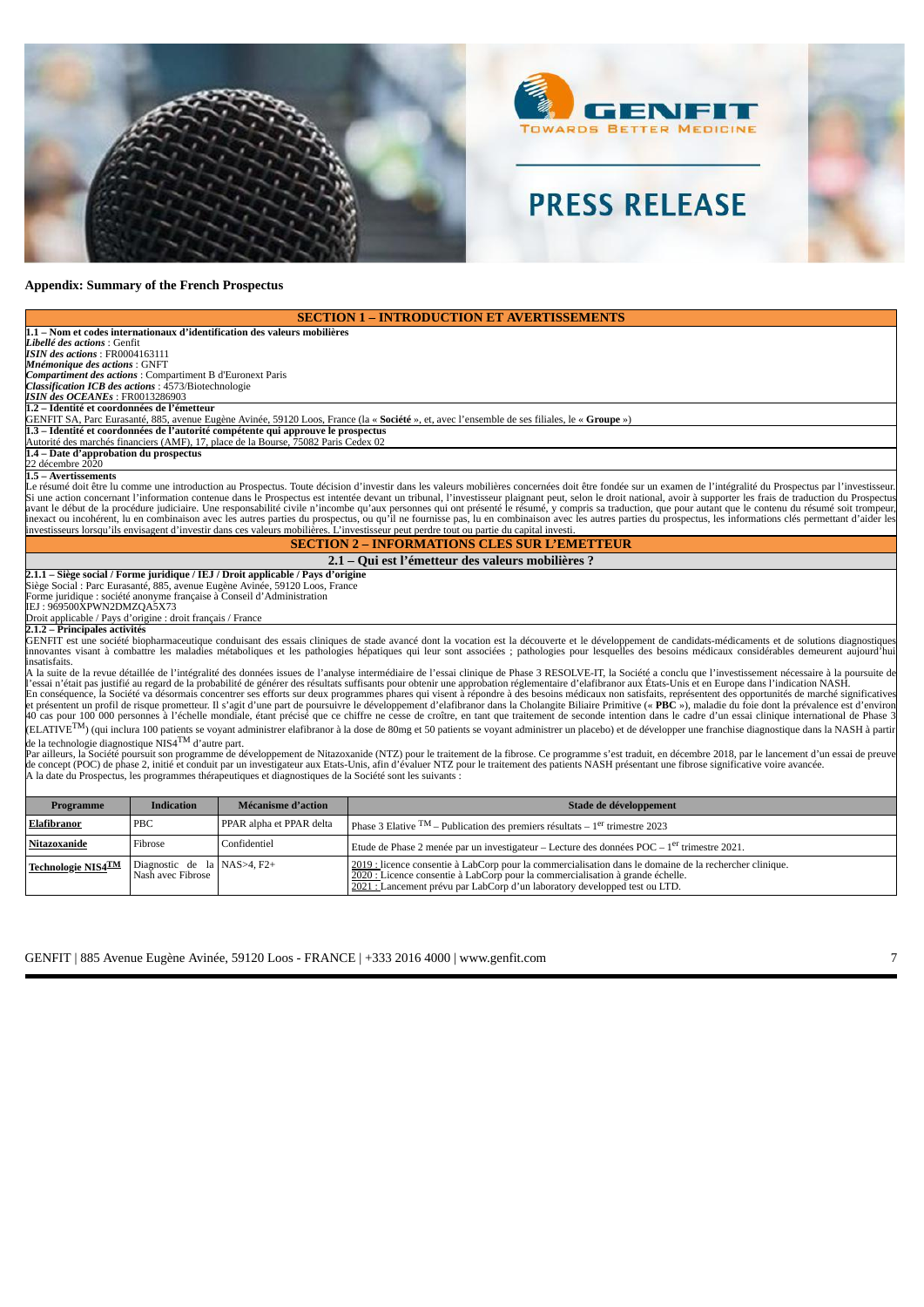![](_page_10_Picture_0.jpeg)

![](_page_10_Picture_1.jpeg)

Pour mettre en œuvre son plan stratégique annoncé le 30 septembre 2020, la Société envisage de faire évoluer sa structure et s'est engagée dans un projet de restructuration et d'économies visant à réduire le nombre de ses employés et sa consommation de trésorerie d'exploitation.

Le 30 septembre 2020, en appui de cette nouvelle stratégie, la Société a annoncé avoir engagé un vaste programme d'économies, dont un projet de plan de sauvegarde de l'emploi en France, qui est en cours<br>d'exécution à la da collaborateurs.

La Société fait actuellement l'objet d'un recours collectif (*class action*) aux Etats-Unis concernant l'information fournie sur elafibranor dans le traitement de la NASH lors de son introduction en bourse au NASDAQ. Ce recours collectif intenté initialement devant un tribunal d'État du Commonwealth du Massachusetts en mai 2020, a été retiré de ce tribunal par le plaignant au mois d'octobre 2020, puis redéposé<br>auprès du tribuna

**2.1.3 – Principaux actionnaires**

Sur la base du nombre d'actions et de droits de vote au 30 novembre 2020, la répartition du capital social et des droits de vote de la Société sera, à la connaissance de la Société, la suivante :

|                                                                | <b>Avant l'Opération</b> |              |                         |                 |                            |              |                         |                 |
|----------------------------------------------------------------|--------------------------|--------------|-------------------------|-----------------|----------------------------|--------------|-------------------------|-----------------|
|                                                                | <b>Base non diluée</b>   |              |                         |                 | Base diluée <sup>(1)</sup> |              |                         |                 |
|                                                                | <b>Nombre</b>            |              | <b>Total droits del</b> | % des droits de | <b>Nombre</b>              |              | <b>Total droits del</b> | % des droits de |
| <b>Actionnaires</b>                                            | d'actions                | % du capital | vote                    | vote            | d'actions                  | % du capital | vote                    | vote            |
| Pascal Prigent <sup>(2)</sup>                                  | 10 700                   | 0.03%        | 10 700                  | 0.03%           | 30 712                     | 0,07%        | 30712                   | 0,06%           |
| Biotech Avenir <sup>(3)(5)</sup>                               | 1888 618                 | 4,86 %       | 3657370                 | 8,88 %          | 1888618                    | 4,15 %       | 3657370                 | 7,65 %          |
| Florence Séjourné <sup>(3)(4)</sup>                            |                          | 0,00%        |                         | 0,00%           |                            | 0,00%        |                         | 0,00%           |
| Jean-François Mouney <sup>(2)(3)(5)</sup>                      | 21897                    | 0,06 %       | 21 968                  | 0,05%           | 82 711                     | 0,18 %       | 82782                   | 0,17%           |
| Xavier Guille des Buttes <sup>(5)</sup>                        | 1842                     | 0,00%        | 1842                    | 0,00%           | 6842                       | 0,02%        | 6842                    | 0,01%           |
| Frédéric Desdouits                                             | 111                      | 0,00%        | 111                     | 0,00%           | 5 1 1 1                    | 0.01%        | 5 1 1 1                 | 0.01%           |
| Philippe Moons                                                 | 310                      | 0,00%        | 310                     | 0,00%           | 5 3 1 0                    | 0,01%        | 5 3 1 0                 | 0,01%           |
| Anne-Hélène Monsellato                                         |                          | 0,00%        |                         | 0,00%           | 5 0 0 0                    | 0,01%        | 5 0 0 0                 | 0,01%           |
| Catherine Larue                                                |                          | 0,00%        |                         | 0,00%           | 5 0 0 0                    | 0.01%        | 5 0 0 0                 | 0.01%           |
| Total Membres du Conseil d'Administration                      | 1912778                  | 4,92 %       | 3681601                 | 8,94 %          | 1998592                    | 4,40 %       | 3767415                 | 7,88 %          |
| Université de Lille <sup>(5)</sup>                             | 451 250                  | 1,16 %       | 902 500                 | 2,19 %          | 451 250                    | 0,99 %       | 902 500                 | 1,89 %          |
| Fondation Partenariale de l'Université de Lille <sup>(5)</sup> | 200 000                  | 0,51%        | 200 000                 | 0,49%           | 200 000                    | 0.44%        | 200 000                 | 0,42%           |
| Contrat de Liquidité <sup>(6)</sup>                            | 58 619                   | 0,15 %       |                         | 0,00%           | 58 619                     | 0,13%        |                         | 0,00%           |
| Autres actionnaires <sup>(2)</sup>                             | 36 225 270               | 93,22 %      | 36 393 332              | 88,36 %         | 42 721 153                 | 93,97%       | 42 889 215              | 89,75 %         |
| <b>TOTAL</b>                                                   | 38 858 617               | 100 %        | 41 188 133              | $100\%^{(7)}$   | 45 460 326                 | 100 %        | 47 789 842              | $100\%^{(7)}$   |

**TOTAL**<br>
(1) En prenant pour hypothèse (i) l'exercice de l'intégralité des 71 760 bons de souscription (BSA) et des 374 920 options de souscription ou d'achat d'actions en circulation ainsi que l'attribution définitive de

(2) Détention actualisée pour prendre en compte l'achat de 6 700 actions ordinaires de la Sociét de 1 000 actions ordinaires de la Société par Monsieur Jean François Mouney, le 13 mai 2020.<br>(3) Jean-François Mouney est le

personnes physiques). (4) Florence Séjourné est le représentant permanent de Biotech Avenir au Conseil d'Administration de la Société.

.5) Ces personnes sont liées par un pacte d'actionnaires. A la date du Prospectus, les parties au pacte d'actionnaires détenant des actions de la Société sont : Université de Lille, Fondation partenariale de l'Université d

au titre d'une année considérée, représente une quote-part du capital social d'au moins 2 %.<br>(6) Nombre d'actions auto-détenues par la Société au titre du contrat de liquidité au 30 novembre 2020.<br>(7) Pourcentage arrondi p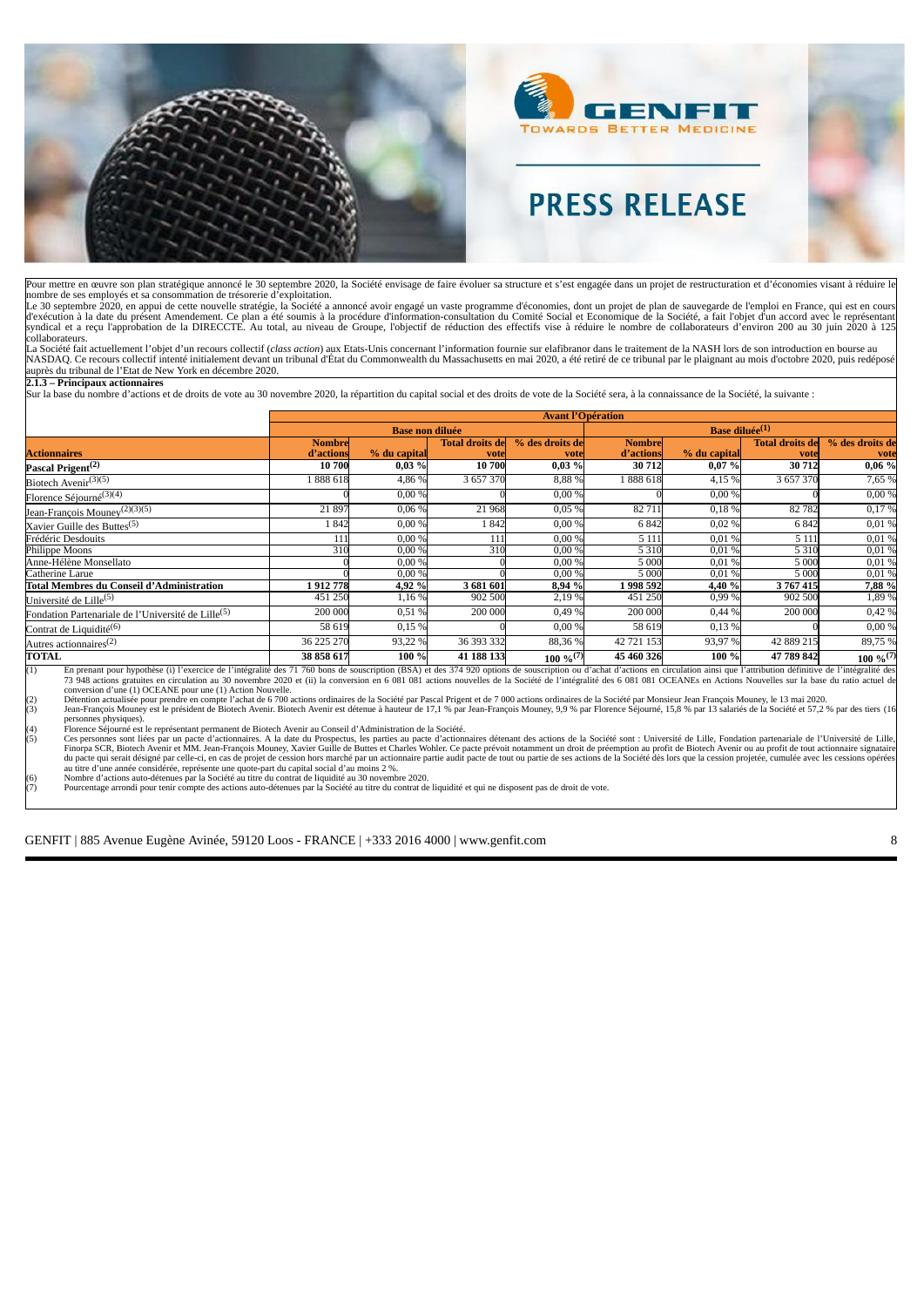![](_page_11_Picture_0.jpeg)

![](_page_11_Picture_1.jpeg)

Sur la base du nombre d'actions et de droits de vote au 30 novembre 2020 et postérieurement à l'Opération (tel que ce terme est défini au point 4.1.1 du résumé), la répartition du capital social et des droits de vote de la Société sera, à la connaissance de la Société, la suivante :

|                                                                                                                                                                                                                                | <b>Base non diluée</b>  |         |                                   | Base diluée <sup>(1)</sup> |                         |         |                                   |                      |
|--------------------------------------------------------------------------------------------------------------------------------------------------------------------------------------------------------------------------------|-------------------------|---------|-----------------------------------|----------------------------|-------------------------|---------|-----------------------------------|----------------------|
|                                                                                                                                                                                                                                | <b>Nombre d'actions</b> |         | % du capital Total droits de vote | % des droits de            | <b>Nombre d'actions</b> |         | % du capital Total droits de vote | % des droits de      |
| Actionnaires                                                                                                                                                                                                                   | 10 700                  |         | 10 700                            | vote                       |                         |         |                                   | vote                 |
| Pascal Prigent <sup>(2)</sup>                                                                                                                                                                                                  |                         | 0,03%   |                                   | 0,03%                      | 30 712                  | 0,05%   | 30 712                            | 0,05%                |
| Biotech Avenir <sup>(3)(4)</sup>                                                                                                                                                                                               | L 888 618               | 4,86 %  | 3657370                           | 8,88 %                     | 1888618                 | 3,32 %  | 3657370                           | 6,17%                |
| Florence Séjourné <sup>(3)(4)</sup>                                                                                                                                                                                            |                         | 0,00%   |                                   | 0,00%                      |                         | 0,00%   |                                   | 0,00%                |
| Jean-François Mouney <sup>(2)(3)(5)</sup>                                                                                                                                                                                      | 21897                   | 0,06 %  | 21968                             | 0,05 %                     | 82 711                  | 0,15%   | 82 782                            | 0,14%                |
| Xavier Guille des Buttes <sup>(5)</sup>                                                                                                                                                                                        | 1842                    | 0,00%   | 1842                              | 0,00%                      | 6842                    | 0,01%   | 6842                              | 0,01%                |
| Frédéric Desdouits                                                                                                                                                                                                             | 111                     | 0,00%   | 111                               | 0,00 %                     | 5 1 1 1                 | 0,01%   | 5 1 1                             | 0,01%                |
| Philippe Moons                                                                                                                                                                                                                 | 310                     | 0,00%   | 310                               | 0,00 %                     | 5 3 1 0                 | 0,01%   | 5 3 1                             | 0,01%                |
| Anne-Hélène Monsellato                                                                                                                                                                                                         |                         | 0,00%   |                                   | 0,00%                      | 5 0 0 0                 | 0,01%   | 5 0 0 0                           | 0,01%                |
| Catherine Larue                                                                                                                                                                                                                |                         | 0,00%   |                                   | 0.00%                      | 5 0 0 0                 | 0,01%   | 5 0 0 0                           | 0,01%                |
| Total Membres du Conseil d'Administration                                                                                                                                                                                      | 1912778                 | 4,92 %  | 3681601                           | 8,94 %                     | 1998 592                | 3,51 %  | 3767415                           | 6,36 %               |
| Université de Lille <sup>(5)</sup>                                                                                                                                                                                             | 451 250                 | 1,16%   | 902 500                           | 2,19%                      | 451 250                 | 0,79%   | 902 500                           | 1,52 %               |
| Fondation Partenariale de l'Université de Lille <sup>(5)</sup>                                                                                                                                                                 | 200 000                 | 0,51 %  | 200 000                           | 0,49%                      | 200 000                 | 0,35 %  | 200 000                           | 0,34 %               |
| Contrat de Liquidité <sup>(6)</sup>                                                                                                                                                                                            | 58 619                  | 0,15 %  |                                   | 0,00%                      | 58 619                  | 0,10%   |                                   | 0,00 %               |
| Autres actionnaires <sup>(2)</sup>                                                                                                                                                                                             | 36 225 270              | 93,22 % | 36 393 332                        | 88,36 %                    | 54 162 088              | 95,19%  | 54 330 150                        | 91,73%               |
| - dont les Porteurs d'OCEANEs                                                                                                                                                                                                  |                         | 0,00%   |                                   | 0,00 %                     | 17 522 016              | 30,79 % | 17 522 016                        | 29,58%               |
| <b>TOTAL</b>                                                                                                                                                                                                                   | 38 858 617              | 100 %   | 41 188 133                        | $100 \%$ <sup>(7)</sup>    | 56 901 261              | 100 %   | 59 230 777                        | 100 % <sup>(7)</sup> |
| and the state of the state of the state of the contract of the state of the state of the state of the state of the state of the state of the state of the state of the state of the state of the state of the state of the sta |                         |         |                                   |                            |                         |         |                                   |                      |

**TOTAL**<br>
TOD %(7)<br>
Top memant pour hypothèse (i) l'exercice de l'intégralité des 71 760 bons de souscription (19 %) et des 3785 8617<br>
Top 100 %(7)<br>
Top sections and a content in the section and 30 novembre 2020 et (ii) la

personnes physiques).<br>
(4) Core personnes est le représentant permanent de Biotech Avenir au Conseil d'Administration de la Société.<br>
(5) Ces personnes sont liées par un pacte d'actionnaires. A la date du Prospectus, les p

A la date du Prospectus, aucun actionnaire ne détient le contrôle de la Société.

**2.1.4 – Identité des principaux dirigeants** Monsieur Pascal Prigent, Directeur Général de la Société

Monsieur Jean-François Mouney, Président du Conseil d'Administration de la Société

2.1.5 – Identité des contrôleurs légaux des comptes<br>Ernst & Young et Autres, 1-2, place des Saisons, 92400 Courbevoie, Paris-La Défense 1<br>**Grant Thornton,** 29, rue du Pont, 92200 Neuilly-sur-Seine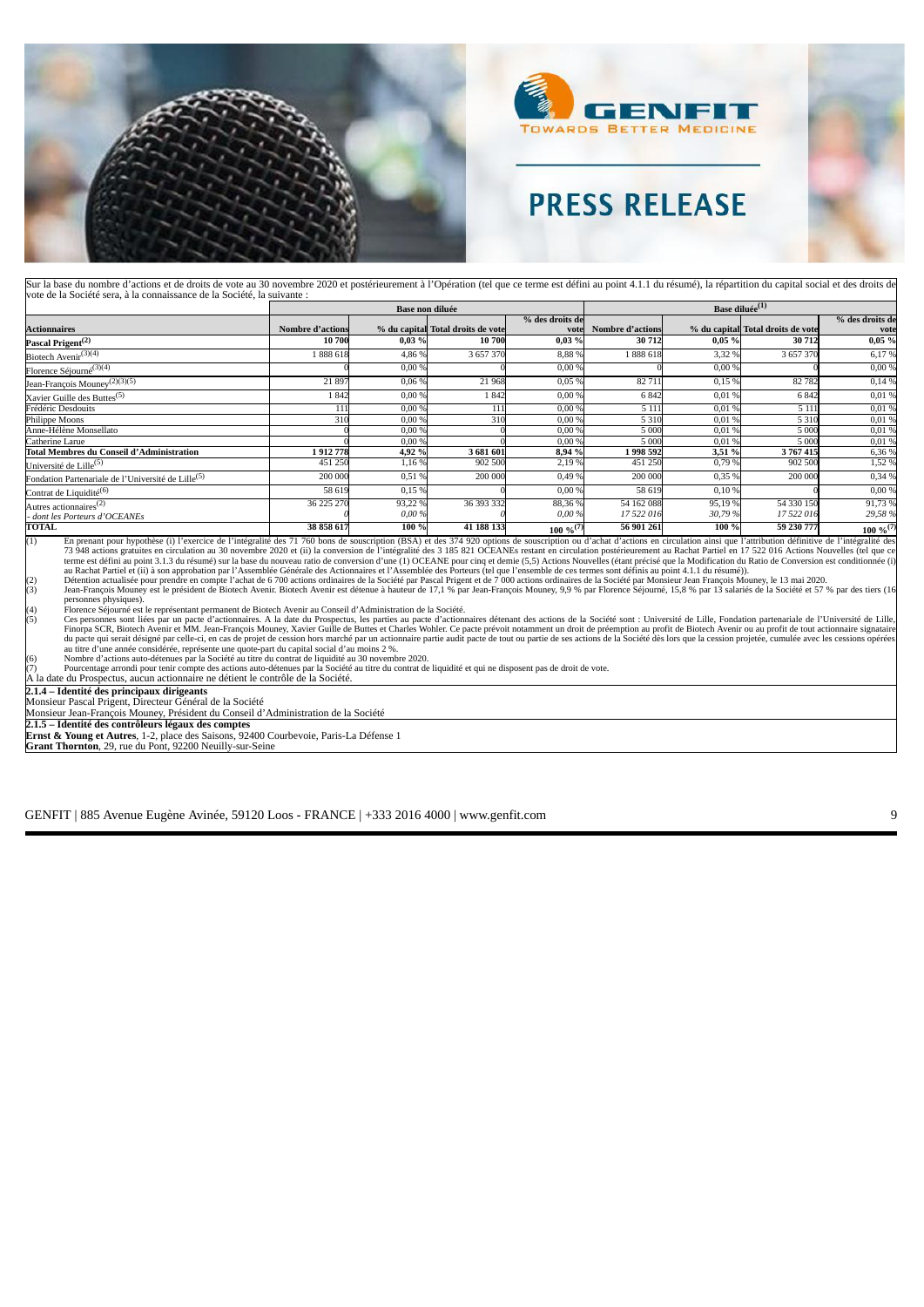![](_page_12_Picture_0.jpeg)

![](_page_12_Picture_1.jpeg)

| 2.2 – Quelles sont les informations financières clés concernant l'émetteur ?   |         |           |              |         |         |  |
|--------------------------------------------------------------------------------|---------|-----------|--------------|---------|---------|--|
| 2.2.1 - Informations financières historiques<br>Eléments du compte de résultat |         |           |              |         |         |  |
| (en milliers d'euros, sauf résultat par action)                                | 2019    | 2018      | $2017^{(1)}$ | S1 2020 | S1 2019 |  |
| <b>Produits d'exploitation</b>                                                 | 40 961  | 7494      | 6856         | 5867    | 5 3 5 7 |  |
| Résultat opérationnel                                                          | (57832) | (69, 484) | (56695)      | (49163) | (45936) |  |
| <b>Résultat net</b>                                                            | (65144) | (79521)   | (55728)      | (53011) | (51132) |  |
| Résultat de base/dilué par action attribuable aux actionnaires                 | (1,76)  | (2, 55)   | (1,79)       | (1,36)  | (1,64)  |  |
| Eléments du bilan                                                              |         |           |              |         |         |  |
| (en milliers d'euros)                                                          | 2019    | 2018      | $2017^{(1)}$ | S1 2020 | S1 2019 |  |
| Total de l'actif                                                               | 309 853 | 229 478   | 293 183      | 256 200 | 323 710 |  |
| Total des capitaux propres                                                     | 84 065  | 20 9 39   | 101 457      | 31 382  | 96 044  |  |
| Total du passif courant                                                        | 43 657  | 39 248    | 27 10 6      | 41 70 6 | 47 229  |  |
| Total du passif non-courant                                                    | 182 132 | 169 291   | 164 620      | 183 112 | 180 437 |  |
| Eléments du tableau de flux de trésorerie                                      |         |           |              |         |         |  |
| (en milliers d'euros)                                                          | 2019    | 2018      | $2017^{(1)}$ | S1 2020 | S1 2019 |  |
| Flux de trésorerie généré par l'activité                                       | (47680) | (56081)   | (49856)      | (45362) | (46859) |  |
| Flux de trésorerie lié aux opérations d'investissement                         | 327     | (3986)    | (2948)       | (834)   | (193)   |  |
| Flux de trésorerie lié aux opérations de financement                           | 116851  | (6514)    | 174 348      | (4831)  | 121 732 |  |
| Variation de la trésorerie                                                     | 69 499  | (66580)   | 121 544      | (51027) | 74 680  |  |
| Trésorerie et équivalents de trésorerie à la clôture                           | 276 748 | 207 240   | 273 820      | 225 721 | 281 920 |  |
|                                                                                |         |           |              |         |         |  |

(1) Dans le cadre de la revue des comptes consolidés du Groupe pour l'exercice clos le 31 décembre 2018, la Société a enregistré une correction technique des comptes consolidés publiés pour l'exercice clos le 31 décembre 2

#### **Fonds de roulement à douze mois et financement de la Société**

La Société disposait au 31 octobre 2020, d'une trésorerie et d'équivalents de trésorerie de 189 509 milliers d'euros. Postérieurement au Rachat Partiel (tel que ce terme est défini au paragraphe 4.1.1 du<br>résumé), la trésor

L'objectif de la Société est de passer, grâce à son programme d'économies, d'un rythme de plus de 110 millions d'euros de consommation de trésorerie avant les résultats de l'essai RESOLVE-IT du mois de<br>mai 2020 par an à un millions d'euros (hors Rachat Partiel pour un montant total de 47,48 millions d'euros), en raison principalement du reliquat des dépenses et des sommes restant à décaisser liées aux opérations de clôture de l'above de l'ab

En conséquence, la Société atteste que, de son point de vue, son fonds de roulement net consolidé disponible est suffisant pour faire face à ses obligations actuelles pour les douze prochains mois à compter de la date d'approbation du Prospectus.

**2.2.2 – Informations pro forma** .<br>Sans objet

**2.2.3 – Réserves sur les informations historiques** Sans objet

### **2.3 – Quels sont les risques spécifiques liés à l'émetteur ?**

Un investissement dans les actions de la Société comprend de nombreux risques et incertitudes pouvant résulter en une perte partielle ou totale de l'investissement, dont notamment, les principaux facteurs de risque suivants :

des retards au niveau du lancement, de l'avancement et de la phase finale des essais cliniques, à commencer par l'essai de phase 3 ELATIVE avec elafibranor dans la PBC (une maladie rare) pourraient se traduire par une augmentation des coûts, retardant, limitant ou compromettant ainsi la capacité de la Société, celle de Terns Pharmaceuticals, le partenaire de la Société dans certains (entritoires et dans co essais cliniques antérieurs ne permettent pas nécessairement de prédire les résultats futurs, et l'un des candidats-médicaments pour lequel la Société, son partenaire actuel ou ses éventuels partenaires futurs, réalisent ou planifient des essais cliniques, pourrait ne pas obtenir de résultats favorables dans le cadre d'essais cliniques ultérieurs ou ne pas obtenir d'autorisation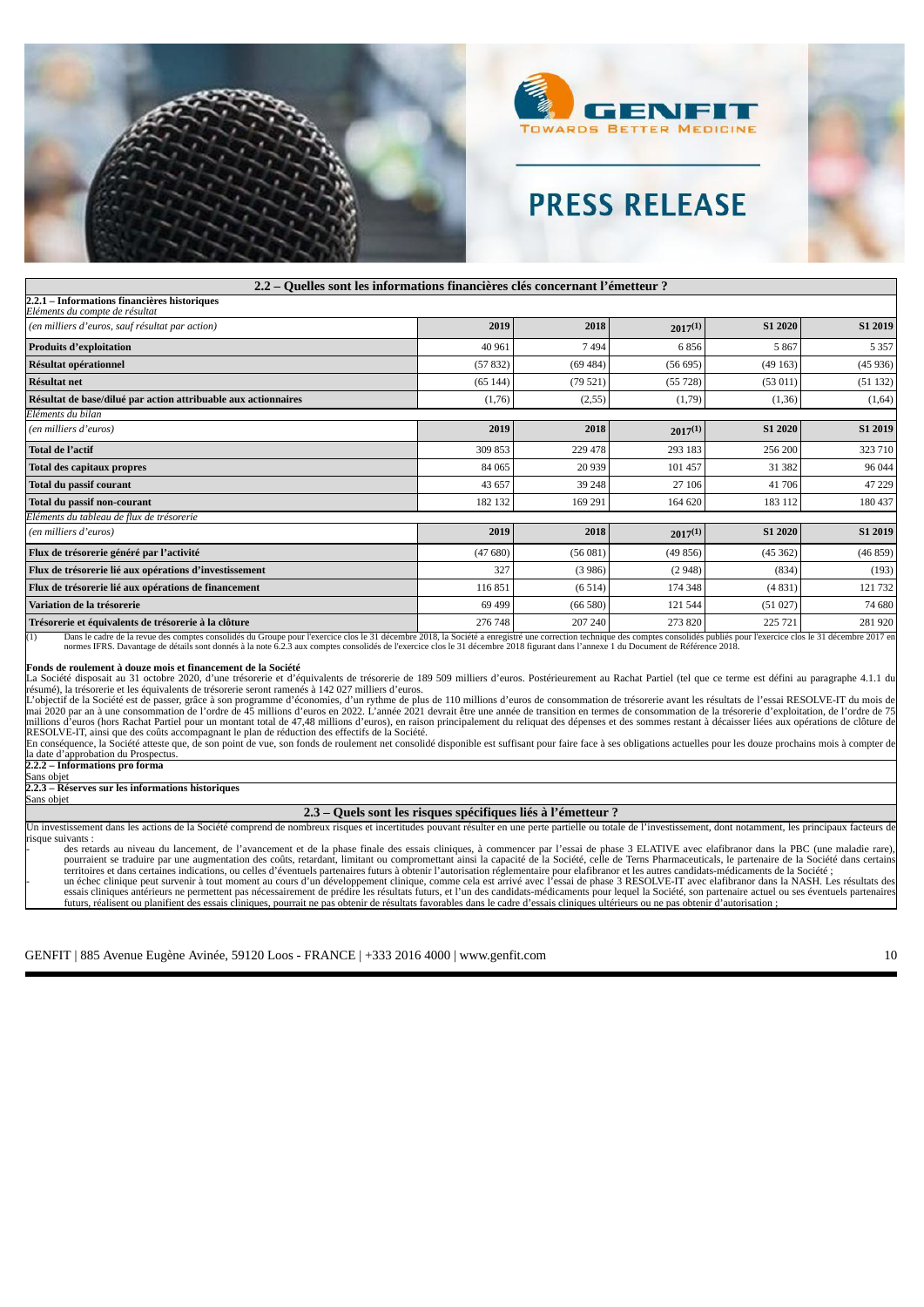![](_page_13_Picture_0.jpeg)

![](_page_13_Picture_1.jpeg)

la Société ne sait pas si elafibranor ou ses autres candidats-médicaments obtiendront, sous réserve du franchissement d'étapes cliniques et, le cas échéant, réglementaires préalables, les autorisations réglementaires préal réglementaires nécessaires à leurs mises sur le marché qui seront demandées à moyen-long terme, sans lesquelles il sera alors impossible de les commercialiser ;

les ressources et l'accès aux sources de financement de la Société sont limités, ce qui pourrait affecter les décisions stratégiques concernant le développement de certains candidats-médicaments et avoir un un impact sur l *clinical manufacturing organisations* pour la fabrication du principe actif et des unités thérapeutiques y compris celles utilisées dans le cadre des essais cliniques, et il se peut que la Société ne soit pas<br>en mesure de

la Société a conclu, avec Terns Pharmaceuticals pour elabifranor et Labcorp/Covance pour NIS4 et pourrait conclure à l'avenir, des accords de partenariat avec des tiers pour le développement et la<br>commercialisation ultérie

l'information financière qu'elle doit présenter. Si elle n'y parvenait pas, l'exactitude de son information financière et sa capacité à la rendre publique dans les délais pourraient en souffrir, ce qui<br>pourrait nuire à son

le développement et la commercialisation des produits de la Société, s'ils sont approuvés, nécessitera l'obtention d'importants financements complémentaires et il est possible, en particulier dans sa والقدم situation finan éventuels partenaires futurs ne parviennent pas à les obtenir du tout, ce qui pourrait amener la Société à reporter, ralentir, réduire ou cesser ses activités ;<br>dans l'hypothèse où l'Opération ne pourrait être réalisée, la

ses intérêts ; quand bien même l'Opération serait réalisée, le cours de l'action de la Société pourrait ne jamais atteindre le seuil rendant économiquement intéressant la conversion des OCEANEs<br>(respectivement, 29,60 euros

principe actif et des unités thérapeutiques d'elafibranor, la préparation de la commercialisation de ses candidats-produits et l'obtention éventuelle des autorisations réglementaires nécessaires à leurs mises sur le marché.

### **SECTION 3 – INFORMATIONS CLES SUR LES VALEURS MOBILIERES**

**3.1 – Quelles sont les principales caractéristiques des valeurs mobilières ? 3.1.1 – Nature, catégorie et numéro d'identification des actions offertes et/ou admises aux négociations**

Les Actions Nouvelles (tel que ce terme est défini au point 3.1.3 du résumé) dont l'admission est demandée sont des actions ordinaires de même catégorie que les actions existantes de la Société.

Les Actions Nouvelles porteront jouissance au 1<sup>er</sup> janvier de l'année au cours de laquelle elles seront émises et donneront droit, à compter de leur émission, à toutes les distributions décidées par la Société à compter de cette date.

Elles feront l'objet de demandes d'admission aux négociations sur le marché réglementé d'Euronext à Paris (« **Euronext Paris** ») (compartiment B), sur la même ligne de cotation que les actions existantes sous le même ISIN FR0004163111, au fur et à mesure de leur émission.

**3.1.2 – Devise d'émission / Dénomination** Devise des Actions Nouvelles : Euro

Libellé des Actions Nouvelles : Genfit

Mnémonique : GNFT

**3.1.3 – Nombre d'actions émises et valeur nominale**

Les actions dont l'admission aux négociations sur Euronext Paris est demandée correspondent à un nombre maximum de 17 522 016 actions nouvelles d'une valeur nominale unitaire de 0,25 euro<br>(les « **Actions Nouvelles** ») résu unitaire de 29,60 euros émises par la Société le 16 octobre 2017 et venant à échéance, à la date du Prospectus, le 16 octobre 2022 ou, sous réserve de la réalisation de l'Opération, le 16 octobre 2025<br>(les « **OCEANEs** ») r Nouvelles.

.<br>Il est précisé que la Modification du Ratio de Conversion est conditionnée (i) au Rachat Partiel et (ii) à son approbation par l'Assemblée Générale des Actionnaires convoquée sur première convocation, le 13 janvier 2021, et, le cas échéant, sur seconde convocation le 25 janvier 2021et l'Assemblée des Porteurs convoquée le 25 janvier 2021 de cette Modification du Ratio de Conversion (tel que l'ensemble de<br>ces termes sont dé

A la date du Prospectus, le nombre d'OCEANEs en circulation est de 6 081 081 OCEANEs d'une valeur nominale unitaire de 29,60 euros. Il est par ailleurs précisé que le ratio de conversion des OCEANEs pourra faire l'objet d'ajustements standards décrits dans les modalités (*terms and conditions*) des OCEANEs.

#### **3.1.4 – Droits attachés**

Les Actions Nouvelles seront, dès leur création, soumises à l'ensemble des dispositions des statuts de la Société. En l'état actuel de la législation française et des statuts de la Société, les principaux droits attachés aux Actions Nouvelles sont notamment : (i) droit à dividendes - droit de participation aux bénéfices ; (ii) droit de vote, étant précisé qu'un droit de vote double sera attribué à toute action justifiant<br>d'une ins excédent en cas de liquidation ; et (v) droit d'information des actionnaires.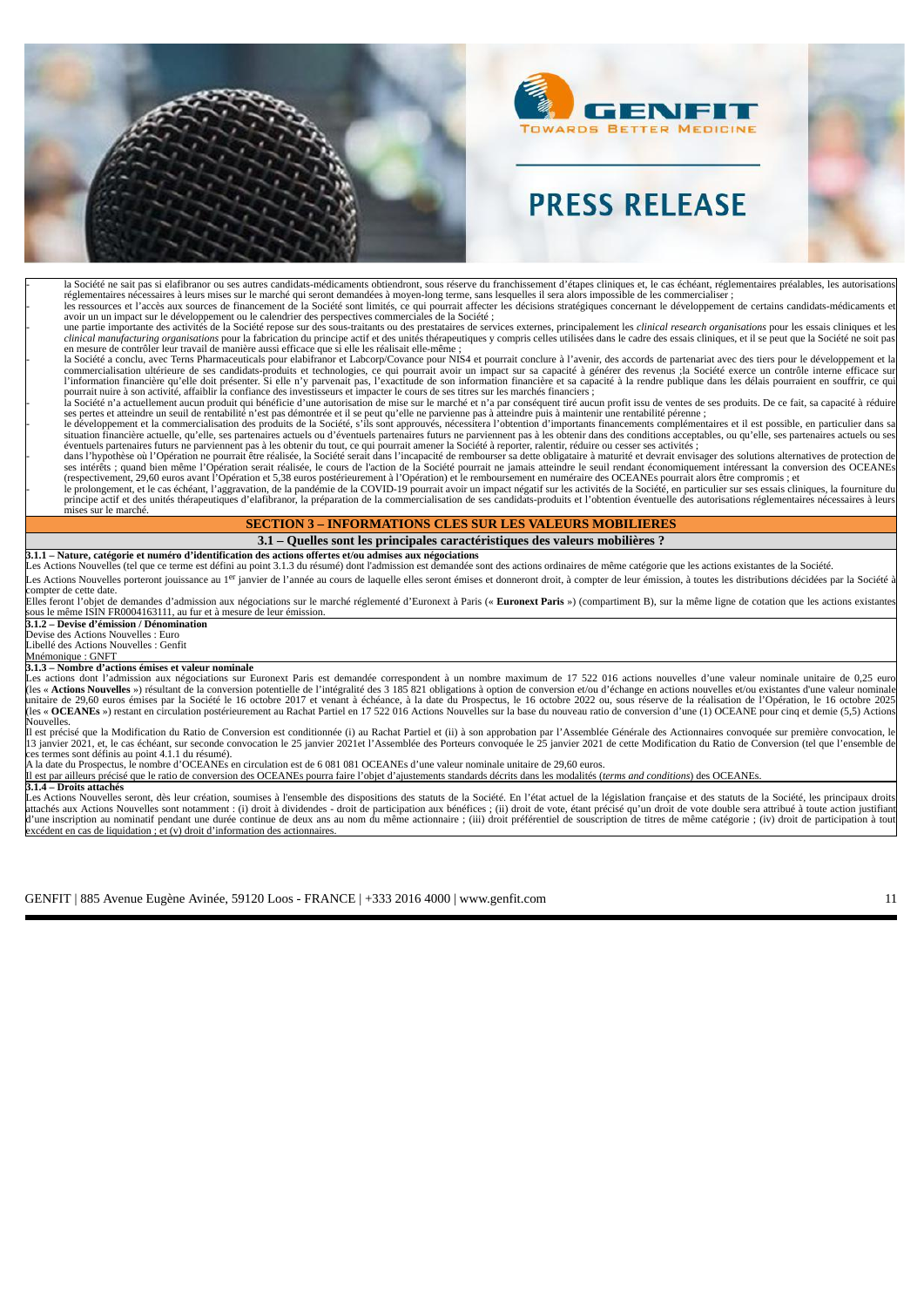![](_page_14_Picture_0.jpeg)

![](_page_14_Picture_1.jpeg)

.<br>3.1.5 – Rang relatif des valeurs mobilières dans la structure du capital de l'émetteur en cas d'insolvabilité

A la date du Prospectus, le capital social s'élève à 9 714 654,25 euros, divisé en 38 858 617 actions ordinaires d'une valeur nominale unitaire de 0,25 euro entièrement souscrites et libérées et de même catégorie.

#### **3.1.6 – Restrictions à la libre négociabilité**

Aucune clause statutaire ne limite la libre négociabilité des actions composant le capital de la Société.<br>Toutefois, un pacte d'actionnaires conclu en 2006 et renouvelé depuis, prévoit un droit de préemption au bénéfice de SCR, Biotech Avenir et MM. Jean-François Mouney, Xavier Guille de Buttes et Charles Wohler.

### **3.1.7 – Politique en matière de dividendes**

Depuis 2007, la Société n'a réalisé aucun bénéfice et n'a attribué aucun dividende. Il n'est pas prévu d'initier une politique de versement de dividende à court terme compte tenu du stade de développement de n Société

**3.2 – Où les valeurs mobilières seront-elles négociées ?** A la suite des demandes de conversion des porteurs des OCEANEs, les Actions Nouvelles feront l'objet d'une demande d'admission aux négociations sur Euronext Paris au moment de leur émission. **3.3 – Garantie** Sans objet

**3.4 – Principaux risques spécifiques aux valeurs mobilières**

Les principaux risques liés à l'Opération (tel que ce terme est défini au point 4.1.5 du résumé) et aux actions de la Société sont les suivants :

la conversion des OCEANEs en Actions Nouvelles pourrait ne pas se réaliser ;

- la volatilité et la liquidité des actions de la Société pourraient être différentes sur le marché américain et sur le marché français ;<br>- des cessions d'actions de la Société pourraient intervenir sur le marché et avoir la Note d'Opération). En effet, toute hausse du cours de l'action de la Société au-dessus de ce prix de conversion implicite pourrait déclencher un mouvement de conversion par les Porteurs des<br>3 185 821 OCEANEs restant en

**SECTION 4 – INFORMATIONS CLES A L'ADMISSION A LA NEGOCIATION SUR UN MARCHE REGLEMENTE**

**4.1 – A quelles conditions et selon quel calendrier puis-je investir dans cette valeur mobilière ?**

#### **4.1.1 – Conditions de l'Opération** Emission initiale des OCEANEs en 2017

Le 16 octobre 2017, la Société a émis 6 081 081 OCEANEs d'une valeur nominale unitaire de 29,60 euros portant intérêt au taux de 3,50 % par an payable semi-annuellement, venant à échéance le<br>16 octobre 2022 et pouvant être

Conformément à la onzième résolution de l'assemblée générale ordinaire et extraordinaire des actionnaires du 16 juin 2017, le Conseil d'Administration a autorisé le principe de l'émission des OCEANEs<br>uniquement auprès d'in

Faisant usage de cette délégation, le Président-Directeur Général de la Société a, notamment, décidé le 11 octobre 2017 des caractéristiques, modalités et conditions financières définitives des OCEANEs et que les actions nouvelles de la Société à émettre en cas de Conversion des OCEANEs feront l'objet de demandes d'admission sur Euronext Paris au fur et à mesure de leur émission.

Modification proposée des modalités des OCEANEs et Rachat Partiel<br>A la suite de la publication des résultats décevants de l'essai RESOLVE-IT et nonobstant la réduction de ses dépenses opérationnelles et l'élimination des d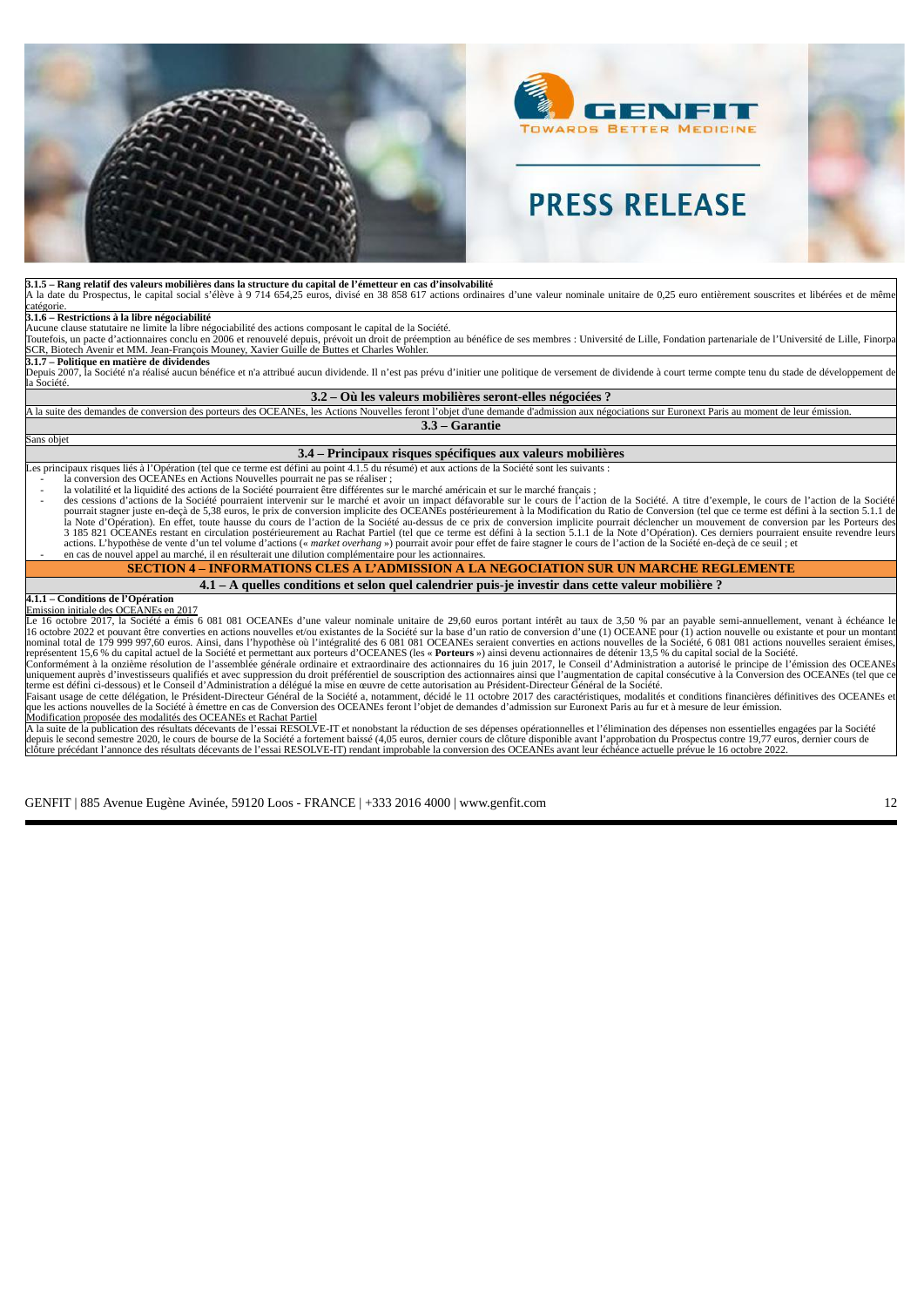![](_page_15_Picture_0.jpeg)

![](_page_15_Picture_1.jpeg)

Le niveau de trésorerie de la Société au 30 octobre 2020, 189 509 milliers d'euros, ne permet pas, en l'état, d'envisager un remboursement en numéraire du nominal des OCEANEs à leur maturité. Le 16 novembre 2020, la Société a ainsi proposé à l'ensemble des porteurs d'OCEANEs (les « **Porteurs** ») ainsi qu'aux actionnaires de la Société (les « **Actionnaires** »), son intention de procéder à (i) un<br>rachat partiel d l' « **Opération** »).

Les 23 novembre 2020 et 7 décembre 2020, la Société a annoncé aux Porteurs et aux Actionnaires les termes définitifs de l'Opération, à savoir : - *Rachat Partiel*

La Société et certains Porteurs ont conclu 40 conventions de rachat (*bond repurchase agreements*) (les « **Engagements de Rachat** ») pour un montant cumulé de 47,48 millions d'euros (le « **Prix Total du**<br>Rac**hat »**), repré

livraison des OCEANEs concernées par le Rachat Partiel prévue au plus tard le 29 janvier 2021 (la « **Date de Règlement du Rachat Partiel** »), représentant un montant de 0,30 euros, soit 1,83 % du Prix de Rachat (les « **Intérêts Courus** »).

Conformément aux stipulations des Engagements de Rachat, les Porteurs ayant accepté la cession de leurs OCEANEs ont convenu de ne pas les céder dans l'intervalle. Cet engagement de conservation ne<br>porte que sur les OCEANEs Soustraction faite des Intérêts Courus (soit 16,10 euros), le Prix de Rachat fait ressortir une décote de 45,6 % par rapport à la valeur nominale unitaire d'une OCEANE.

- *Modification du Ratio de Conversion et Ajustements des OCEANEs*

La Société propose aux Porteurs ainsi qu'aux Actionnaires (pour ces derniers, uniquement s'agissant de la Modification du Ratio de Conversion), (i) la modification du ratio de conversion initial des<br>OCEANEs d'une (1) OCEAN

La Modification du Ratio de Conversion sera soumise au vote des Actionnaires devant se réunir en assemblée générale extraordinaire, sur première convocation, le 13 janvier 2021, et, le cas échéant, sur seconde convocation

pas été approuvée par l'Assemblée Générale des Actionnaires et l'Assemblée des Porteurs, les Engagements de Rachat deviennent caducs.

Sous réserve du rachat et de l'annulation effective de 2 895 260 OCEANEs dans le cadre du Rachat Partiel conformément aux Engagements de Rachat, il est précisé que les Ajustements des OCEANEs<br>porteront uniquement sur le so  $94.300.3016$  euros.

Nouveaux prix de conversion implicite et nouveau nombre d'Actions Nouvelles pouvant être émises

Compte tenu de la Modification du Ratio de Conversion, le prix de conversion implicite (valeur nominale unitaire de 29,60 euros divisée par le nouveau ratio de conversion d'une (1) OCEANE pour cinq et<br>dernier cours de clôt

lundi 16 novembre et le vendredi 20 novembre 2020 (i.e. cinq (5) jours de bourse précédant l'annonce des termes définitifs de l'Opération par la Société, le 23 novembre 2020).<br>Le nombre d'Actions Nouvelles qui pourrait pot

la valeur nominale unitaire de 0,25 euro par Action Nouvelle) et 89 919 797,6 euros de prime d'émission) correspondant au nombre de 17 522 016 Actions Nouvelles multiplié par le prix de conversion implicite de 5,38 euros p

Ces 17 522 016 Actions Nouvelles représentent 45,1 % du capital social actuel de la Société, permettant aux Porteurs ainsi devenu actionnaires de détenir 31,08 % du capital social de la Société (30,8 % en cas<br>d'exercice de L'Admission potentielle de 17 522 016 Actions Nouvelles sur Euronext Paris interviendra à la suite des demandes de conversion par les Porteurs (la « **Conversion des OCEANEs** »).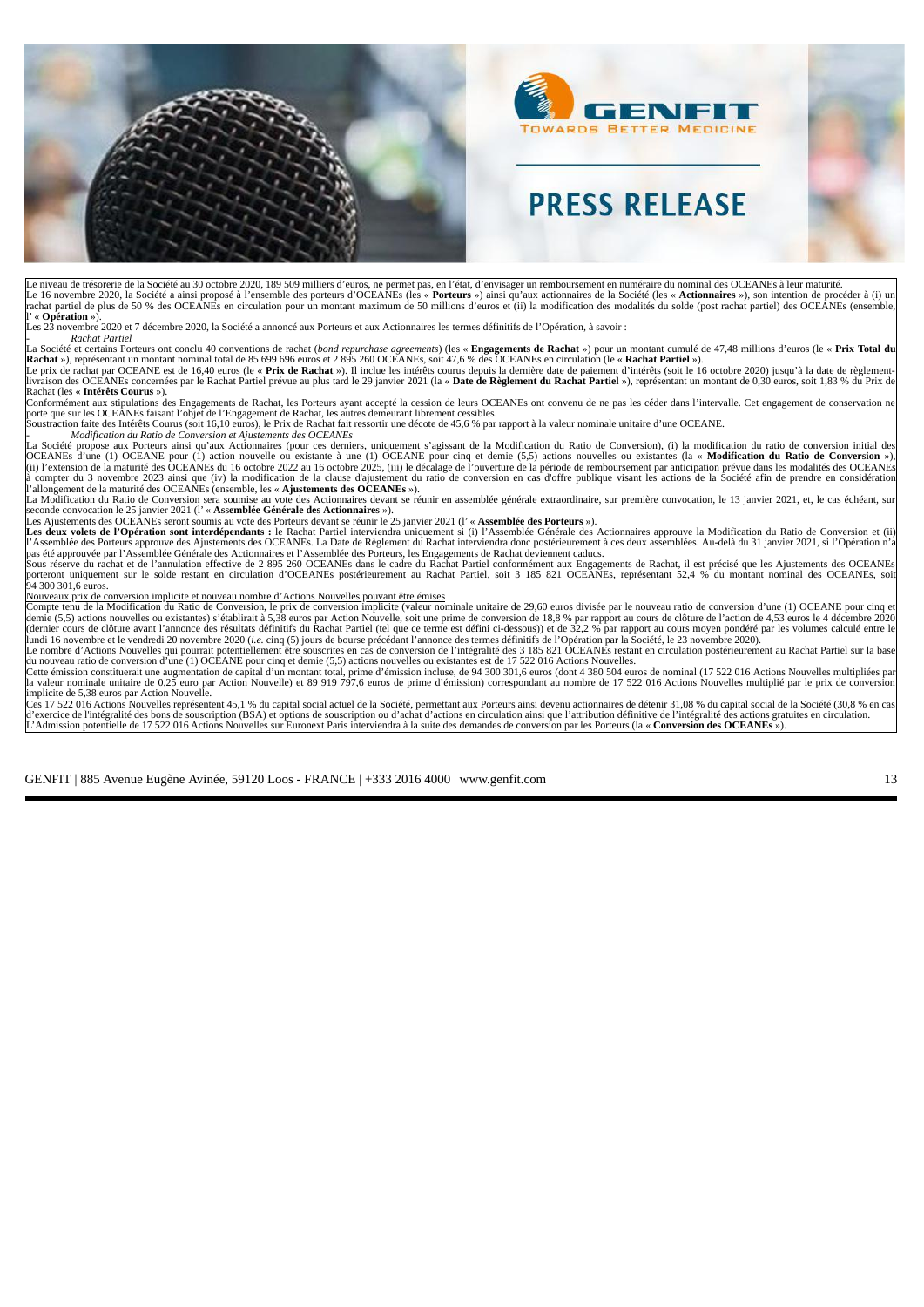![](_page_16_Picture_0.jpeg)

![](_page_16_Picture_1.jpeg)

| 4.1.2 – Calendrier indicatif                                                                                       |                                                                                                                                                                                                                                                                                                                                                                                                                                                                                                                                                                                                                                                                                                                                                                                                                                                                |                                                                                                                                                             |                                            |  |  |  |  |
|--------------------------------------------------------------------------------------------------------------------|----------------------------------------------------------------------------------------------------------------------------------------------------------------------------------------------------------------------------------------------------------------------------------------------------------------------------------------------------------------------------------------------------------------------------------------------------------------------------------------------------------------------------------------------------------------------------------------------------------------------------------------------------------------------------------------------------------------------------------------------------------------------------------------------------------------------------------------------------------------|-------------------------------------------------------------------------------------------------------------------------------------------------------------|--------------------------------------------|--|--|--|--|
| 7 décembre 2020                                                                                                    | Publication de l'avis de réunion valant convocation de l'Assemblée Générale des Actionnaires                                                                                                                                                                                                                                                                                                                                                                                                                                                                                                                                                                                                                                                                                                                                                                   |                                                                                                                                                             |                                            |  |  |  |  |
| 16 décembre 2020                                                                                                   | Publication de l'avis de convocation de l'Assemblée des Porteurs                                                                                                                                                                                                                                                                                                                                                                                                                                                                                                                                                                                                                                                                                                                                                                                               |                                                                                                                                                             |                                            |  |  |  |  |
| 22 décembre 2020                                                                                                   | Dépôt de l'Amendement et approbation du Prospectus par l'AMF<br>Publication du Prospectus                                                                                                                                                                                                                                                                                                                                                                                                                                                                                                                                                                                                                                                                                                                                                                      |                                                                                                                                                             |                                            |  |  |  |  |
| 13 janvier 2021                                                                                                    | Assemblée Générale des Actionnaires sur première convocation                                                                                                                                                                                                                                                                                                                                                                                                                                                                                                                                                                                                                                                                                                                                                                                                   | Communiqué de presse annonçant les résultats de l'Assemblée Générale des Actionnaires ou, faute du quorum requis, publication du second avis de convocation |                                            |  |  |  |  |
| 25 janvier 2021                                                                                                    | Assemblée Générale des Actionnaires sur seconde convocation<br>Assemblée des Porteurs                                                                                                                                                                                                                                                                                                                                                                                                                                                                                                                                                                                                                                                                                                                                                                          | à l'Assemblée Générale des Actionnaires                                                                                                                     |                                            |  |  |  |  |
| 26 janvier 2021                                                                                                    |                                                                                                                                                                                                                                                                                                                                                                                                                                                                                                                                                                                                                                                                                                                                                                                                                                                                | Communiqué de presse annonçant les résultats de l'Assemblée des Porteurs et, en cas de seconde convocation, ceux de l'Assemblée Générale des Actionnaires   |                                            |  |  |  |  |
| 27 janvier 2021                                                                                                    | Décision du Directeur Général arrêtant les Ajustements des OCEANEs                                                                                                                                                                                                                                                                                                                                                                                                                                                                                                                                                                                                                                                                                                                                                                                             |                                                                                                                                                             |                                            |  |  |  |  |
| 29 janvier 2021                                                                                                    | Date de Règlement du Rachat Partiel                                                                                                                                                                                                                                                                                                                                                                                                                                                                                                                                                                                                                                                                                                                                                                                                                            |                                                                                                                                                             |                                            |  |  |  |  |
| (au plus tard)                                                                                                     |                                                                                                                                                                                                                                                                                                                                                                                                                                                                                                                                                                                                                                                                                                                                                                                                                                                                |                                                                                                                                                             |                                            |  |  |  |  |
|                                                                                                                    | 4.1.3 – Détails de l'admission à la négociation sur un marché réglementé                                                                                                                                                                                                                                                                                                                                                                                                                                                                                                                                                                                                                                                                                                                                                                                       |                                                                                                                                                             |                                            |  |  |  |  |
|                                                                                                                    | Zadmission des Actions Nouvelles interviendra à la suite des demandes de conversion et/ou d'échange des Porteurs.<br>4.1.4 – Montant et pourcentage de la dilution résultant immédiatement de l'Opération                                                                                                                                                                                                                                                                                                                                                                                                                                                                                                                                                                                                                                                      |                                                                                                                                                             |                                            |  |  |  |  |
| suivante:                                                                                                          | À titre indicatif, l'incidence de l'émission des Actions Nouvelles sur la quote-part des capitaux propres consolidés part du Groupe par action (calculs effectués sur la base des capitaux propres consolidés part<br>du Groupe tels qu'ils ressortent des comptes consolidés semestriels au 30 juin 2020 et des actions composant le capital social de la Société à la date du résumé après déduction des actions auto-détenues) est la                                                                                                                                                                                                                                                                                                                                                                                                                       |                                                                                                                                                             | Quote-part des capitaux propres par action |  |  |  |  |
|                                                                                                                    |                                                                                                                                                                                                                                                                                                                                                                                                                                                                                                                                                                                                                                                                                                                                                                                                                                                                | <b>Base non diluée</b>                                                                                                                                      | (en euros)<br>Base diluée <sup>(1)</sup>   |  |  |  |  |
|                                                                                                                    | Avant émission des Actions Nouvelles issues de la Conversion des OCEANEs <sup>(2)</sup>                                                                                                                                                                                                                                                                                                                                                                                                                                                                                                                                                                                                                                                                                                                                                                        | $0.81 \in$                                                                                                                                                  | 0,98€                                      |  |  |  |  |
|                                                                                                                    | Après émission d'un maximum de 17 522 016 Actions Nouvelles issues de la Conversion des OCEANEs <sup>(3)</sup>                                                                                                                                                                                                                                                                                                                                                                                                                                                                                                                                                                                                                                                                                                                                                 | 2.23€                                                                                                                                                       | 2.34€                                      |  |  |  |  |
| (2)<br>(3)                                                                                                         | Nombre d'actions composant le capital social à la date du résumé.<br>En prenant pour hypothèse la conversion de l'intégralité des 3 185 821 OCEANEs restant en circulation postérieurement au Rachat Partiel en 17 522 016 Actions Nouvelles sur la base du nouveau<br>ratio de conversion d'une (1) OCEANE pour cinq et demie (5,5) Actions Nouvelles (étant précisé que la Modification du Ratio de Conversion est conditionnée (i) au Rachat Partiel et (ii) à son<br>approbation par l'Assemblée Générale des Actionnaires et l'Assemblée des Porteurs).<br>À titre indicatif, l'incidence de l'émission des Actions Nouvelles sur la participation dans le capital d'un actionnaire détenant 1 % du capital social de la Société préalablement à l'émission (calculs effectués                                                                            |                                                                                                                                                             |                                            |  |  |  |  |
|                                                                                                                    | sur la base du nombre d'actions composant le capital social de la Société à la date du Prospectus après déduction des actions auto-détenues) est la suivante :                                                                                                                                                                                                                                                                                                                                                                                                                                                                                                                                                                                                                                                                                                 |                                                                                                                                                             |                                            |  |  |  |  |
|                                                                                                                    |                                                                                                                                                                                                                                                                                                                                                                                                                                                                                                                                                                                                                                                                                                                                                                                                                                                                |                                                                                                                                                             | Quote-part du capital en %                 |  |  |  |  |
|                                                                                                                    |                                                                                                                                                                                                                                                                                                                                                                                                                                                                                                                                                                                                                                                                                                                                                                                                                                                                | <b>Base non diluée</b>                                                                                                                                      | Base diluée <sup>(1)</sup>                 |  |  |  |  |
|                                                                                                                    | Avant émission des Actions Nouvelles issues de la Conversion des OCEANEs <sup>(2)</sup>                                                                                                                                                                                                                                                                                                                                                                                                                                                                                                                                                                                                                                                                                                                                                                        | 1,00 %                                                                                                                                                      | 0,99%                                      |  |  |  |  |
|                                                                                                                    | Après émission d'un maximum de 17 522 016 Actions Nouvelles issues de la Conversion des OCEANEs <sup>(3)</sup>                                                                                                                                                                                                                                                                                                                                                                                                                                                                                                                                                                                                                                                                                                                                                 | 0.69%                                                                                                                                                       | 0.68%                                      |  |  |  |  |
| (1)<br>$\binom{2}{3}$                                                                                              | En prenant pour hypothèse l'exercice de l'intégralité des 71 760 bons de souscription (BSA) et des 374 920 options de souscription ou d'achat d'actions en circulation ainsi que l'attribution définitive<br>de l'intégralité des 73 948 actions gratuites en circulation au 30 novembre 2020.<br>Nombre d'actions composant le capital social à la date du résumé.<br>En prenant pour hypothèse la conversion de l'intégralité des 3 185 821 OCEANEs restant en circulation postérieurement au Rachat Partiel en 17 522 016 Actions Nouvelles sur la base du nouveau<br>ratio de conversion d'une (1) OCEANE pour cinq et demie (5,5) Actions Nouvelles (étant précisé que la Modification du Ratio de Conversion est conditionnée (i) au Rachat Partiel et (ii) à son<br>approbation par l'Assemblée Générale des Actionnaires et l'Assemblée des Porteurs). |                                                                                                                                                             |                                            |  |  |  |  |
| 4.1.5 - Expertise indépendante                                                                                     | Les modalités de l'Opération ont fait l'objet d'une expertise indépendante demandée par le Conseil d'Administration de la Société sur une base volontaire. L'expert indépendant a été nommé sur<br>recommandation d'un comité du Conseil d'Administration composé d'une majorité de membres indépendants.<br>: La conclusion de l'expert indépendant, Accuracy, en date du 15 décembre 2020 est la suivante                                                                                                                                                                                                                                                                                                                                                                                                                                                    |                                                                                                                                                             |                                            |  |  |  |  |
| « Les résultats de nos analyses sont les suivants :<br>(i)<br>le risque de défaut qui pèse sur la Société.<br>(ii) | dans le cadre de l'Opération, les porteurs d'OCEANEs ont consenti à céder une fraction de leurs obligations avec une décote de 45% par rapport à leur valeur faciale (16,4 euros contre 29,6 euros).<br>Cette décote reste logiquement inférieure à celle observée sur le marché à la veille de l'Opération (62%, par rapport au cours de 11,0 euros du 30 septembre 2020), puisque ce cours intègre pleinement<br>l'Opération entraînera, de façon immédiate, un transfert de richesse théorique des actionnaires vers les porteurs d'OCEANEs que nous estimons à environ 77 millions d'euros (par le biais du rachat<br>d'une fraction des OCEANEs, puis par le rejeunissement du prix de conversion et l'allengement de la maturité des OCEANEs). Conordant l'Opération derroit également, en diminuant le risque d                                         |                                                                                                                                                             |                                            |  |  |  |  |

l'Opération entraînera, de façon immédiate, un transfert de richesse théorique des actionnaires vers les porteurs d'OCEANEs que nous estimons à environ 77 millions d'euros (par le biais du rachat d'une fraction devrait éga